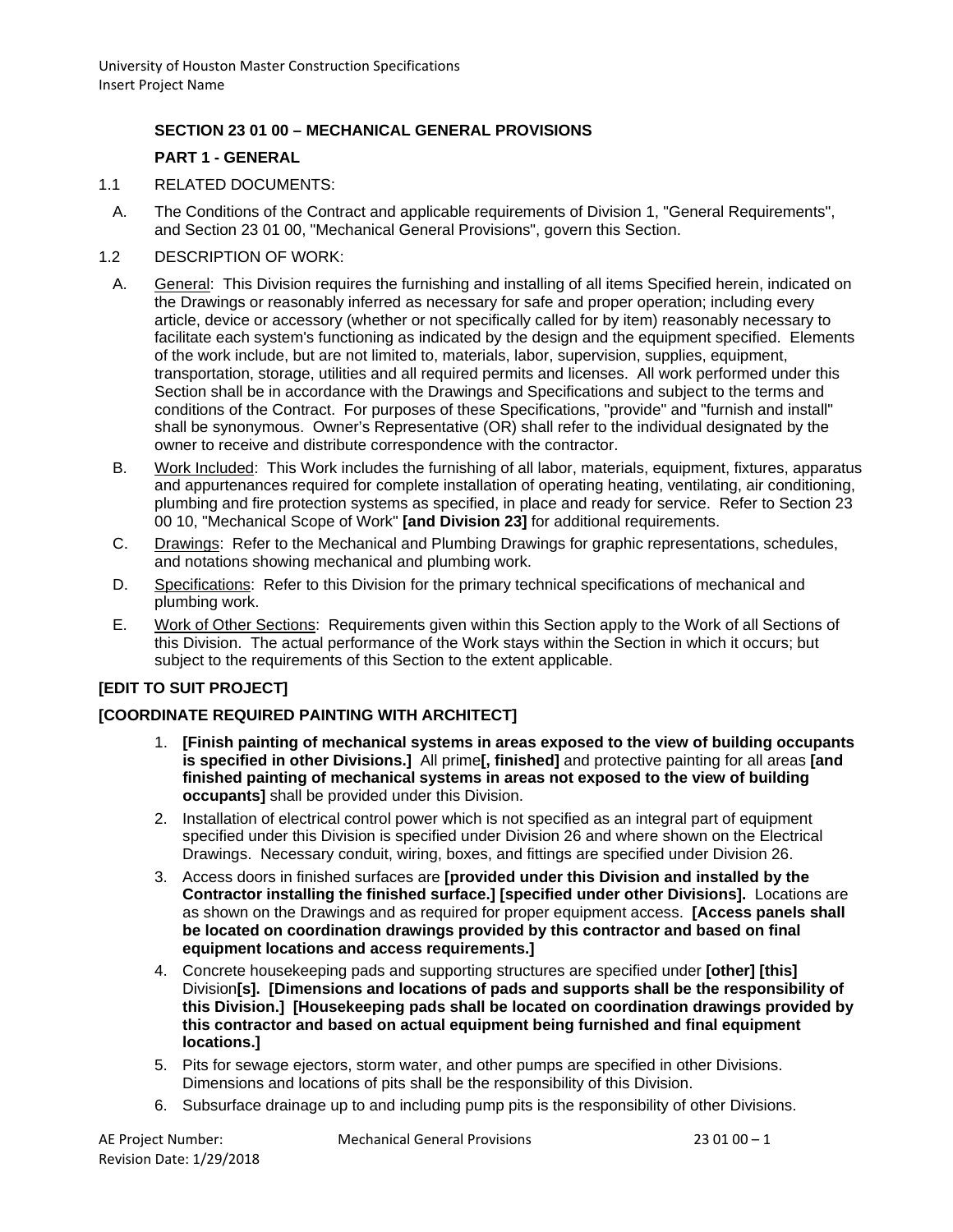- 7. Owner and General Contractor-furnished equipment is furnished and installed under other Divisions. Proper HVAC and Plumbing provisions, including rough-in and final equipment connections, are included in the Work of this Division.
- 8. Motors for all equipment shall be furnished and installed with the equipment furnished by this Contractor. Refer to Section 23 04 00, "Motors and Controllers", for additional information.
- 9. Motors and motor starters that are an integral part of the equipment are furnished under this Division with the driven equipment; all other motor starters, electrical wiring and connections are included in the Work of Division 26. Refer to Section 23 04 00 for additional information.
- 10. Standby engine-driven emergency generator exhaust piping shall be furnished, installed and insulated under this Division. Exhaust silencer(s), flexible exhaust connector(s), ventilated exhaust thimble(s) and condensation trap(s) shall be installed and insulated (as required) under this Division. The exhaust silencer(s), flexible exhaust connector(s), and ventilated thimble(s) shall be furnished by Division 26.
- 11. Standby engine-driven emergency generator cooling supply and exhaust air ductwork and dampers shall be furnished and installed under this Division. Engine generator set-mounted closed-circuit radiator and engine-driven fan shall be furnished under Division 26.

#### 12. **[Building Controls and Automation are provided under Division 23. Refer to Section 23 00 10 for Division 23 interface requirements.]**

- F. Workmanship: All mechanical and plumbing work shall be constructed and finished in every respect in a workmanlike and substantial manner. Furnish and install all work as may be necessary to complete systems in accordance with the best trade practice and to the satisfaction of the OR and Engineer. The entire installation shall be ready in every respect for satisfactory and efficient operation when completed. The OR and Engineer will interpret the meaning of the drawings and specifications and will reject all work and materials which, in their judgment, is not in full accordance therewith.
- G. Certification: Submit a single certification stating that all portions of the work are in accordance with contract requirements. Warranty all work against faulty and improper material and workmanship for a period of one year from date of final acceptance by the OR, except that where guarantees or warranties for longer terms are specified by contract, such longer term shall apply. At no additional cost to Owner, within 24 hours after notification, correct any deficiencies which occur during the warranty period, to the satisfaction of the Owner.
- H. Safe Work Place: The Contractor covenants and agrees that he and his Subcontractors and his and their agents and employees will provide and maintain a safe place to work and will comply with all laws and regulations of any governmental authorities having jurisdiction thereof, and the contractor agrees to indemnify, defend and hold harmless, the Engineer and Owner from and against any liability, loss, damage or expense, including attorneys' fees, arising from a failure or alleged failure on the part of the contractor, his subcontractors and his and their agents and employees to provide and maintain a safe place to work or to comply with laws and regulations of governmental authorities having jurisdiction thereof.
- I. Indemnification: The Contractor and each Subcontractor covenants and agrees to indemnify, defend and hold harmless the Engineer and Owner against any liability, loss, damage or expenses, including reasonable attorneys' fees, arising from a failure or alleged failure on the part of the contractor, his subcontractor or his or their agents and employees properly to discharge the obligations assumed by him or them in the performance of the work, including any act or omission allegedly resulting in death or personal injury or property damage on improper construction, construction techniques, or the use of improper or inappropriate material or tools.
- **J. [System Downtime: This building is a 24 hour research/classroom/office facility and any shutdown of the supply and exhaust systems or interruption of utility service will be strictly enforced and number of shutdowns must be minimized. Any required shutdowns must be scheduled during weekday evening hours of a duration no longer than 10 consecutive hours, during weekends from 6 PM Friday till 5 AM Monday morning, or as agreed in writing with the OR. Only one power system may be shut down at a time unless required by work on a common item of service and specifically scheduled with the OR. Shutdown of power systems is extremely critical and must be coordinated with the OR before any scheduled shutdown. A**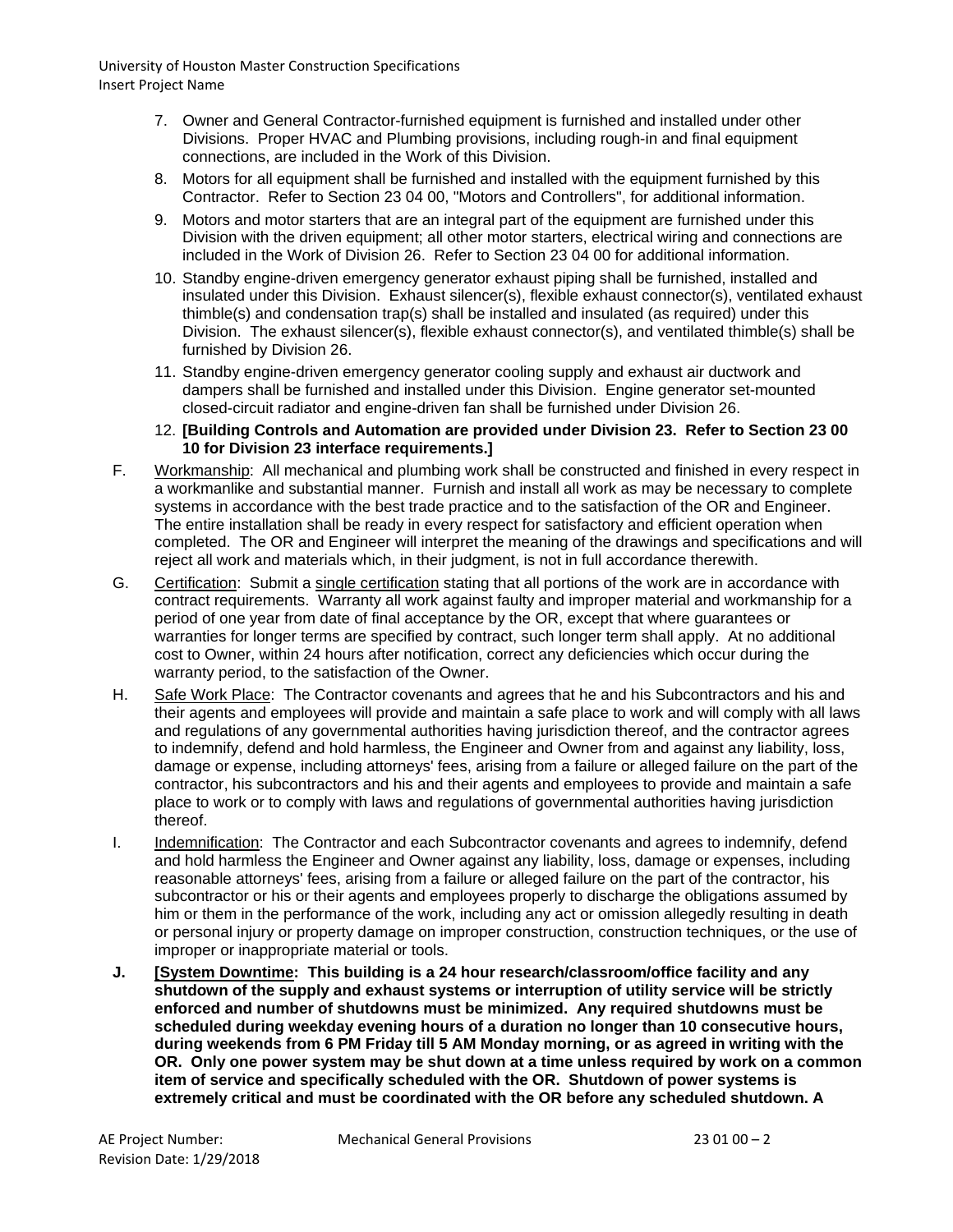**detailed schedule of activities and system shutdowns is critical and must be submitted to and coordinated with the OR within two weeks of the award of contract. Primary system shutdowns shall be scheduled a minimum of two weeks in advance and reconfirmed 72 hours prior to shutdown. (Note: this exceeds the notice time in the UH Planned and Emergency Utility Outage Policy)The agreed schedule shall be posted in the penthouse and the scheduled shutdown date shall be posted on each piece of equipment and in the affected laboratories. Refer to phasing notes on drawings for additional requirements.]**

- 1. **[Noise and vibrations within the work space must be minimized since it is likely that research will continue in all surrounding spaces. Work that requires loud noise or noticeable vibration must be scheduled with the OR.]**
- 2. **[Dust and dirt are extremely detrimental to research in adjacent spaces. All duct removal process shall minimize the spread of dirt and dust from the materials removed by isolating the project area from its surroundings.]**
- 3. **[A schedule will be submitted by the contractor and subsequently reviewed by the building users to determine acceptance or alternative scheduling. All cleaning, treating and coating work shall be undertaken by this contractor using means and methods that minimize odors during working hours.]**
- K. Project Completion: All bid submissions, coordination schedules and project staffing shall be based on the critical path to meet the scheduled project completion time.
- 1.3 CODES, PERMITS AND FEES:
	- A. General: The University of Houston complies with state and local codes, and regulatory requirements as listed in the UH Design Guidelines and Standards, Section 12, p2, Facility Performance a.3.b.
	- B. Codes and Standards: All work shall be done in full compliance with all applicable state and local codes, requirements and ordinances and applicable requirements of NFPA, UL and other applicable standards.
	- C. Industry Standards: All equipment and materials shall be new and listed by the Underwriters' Laboratories, inc., Manufactured in full accordance with applicable ASME, NEMA, ANSI or IEEE standards.
	- D. Approvals, Permits and Inspections: Secure and pay for all necessary approvals, permits, inspections, etc., and deliver the official records of the granting of permits to the Owner without additional cost to the Owner.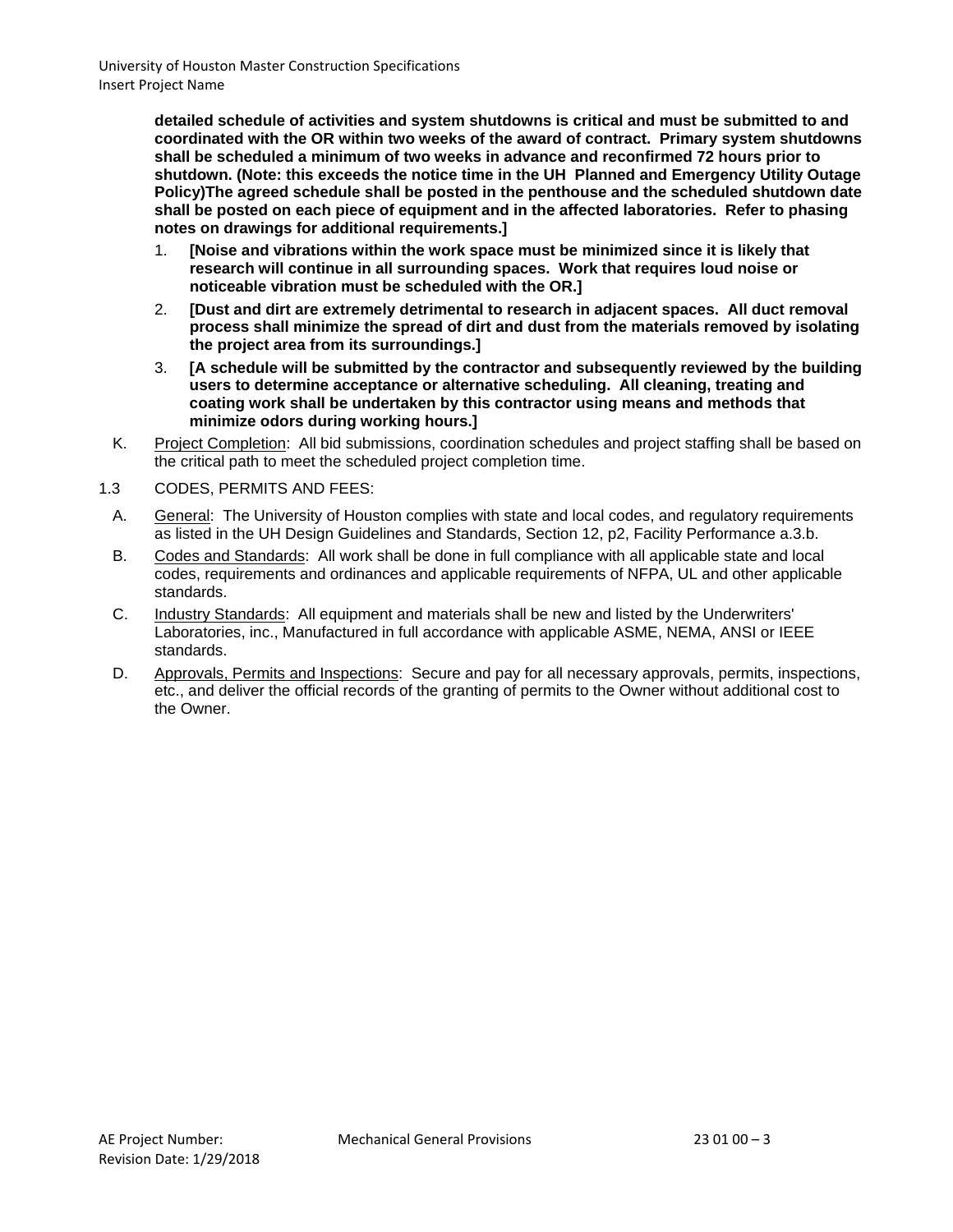# **[EDIT TO SUIT PROJECT]**

- E. Code Design Basis: The following codes and ordinances were used in the design of the project and shall be complied with during construction of the project.
	- 1. Building Code **[\_\_\_\_\_\_\_\_\_\_\_\_\_\_\_\_\_\_\_\_\_\_\_\_\_\_\_\_\_\_\_\_\_\_\_\_\_, \_\_\_\_\_\_\_\_\_ Edition.]**
	- 2. Fire Code **- [\_\_\_\_\_\_\_\_\_\_\_\_\_\_\_\_\_\_\_\_\_\_\_\_\_\_\_\_\_\_\_\_\_\_\_\_\_, \_\_\_\_\_\_\_\_\_ Edition.]**
	- 3. Electrical Code- **[\_\_\_\_\_\_\_\_\_\_\_\_\_\_\_\_\_\_\_\_\_\_\_\_\_\_\_\_\_\_\_\_\_\_\_\_\_, \_\_\_\_\_\_\_\_\_ Edition.]**
	- 4. Mechanical Code- **[\_\_\_\_\_\_\_\_\_\_\_\_\_\_\_\_\_\_\_\_\_\_\_\_\_\_\_\_\_\_\_\_\_\_\_\_\_, \_\_\_\_\_\_\_\_\_ Edition.]**
	- 5. Plumbing Code- **[\_\_\_\_\_\_\_\_\_\_\_\_\_\_\_\_\_\_\_\_\_\_\_\_\_\_\_\_\_\_\_\_\_\_\_\_\_, \_\_\_\_\_\_\_\_\_ Edition.]**
	- 6. Energy Code- **[\_\_\_\_\_\_\_\_\_\_\_\_\_\_\_\_\_\_\_\_\_\_\_\_\_\_\_\_\_\_\_\_\_\_\_\_\_, \_\_\_\_\_\_\_\_\_ Edition.]**
	- 7. Accessibility Code- Texas Accessibility Standards (TAS)/Americans with Disabilities Act of 1990.
- F. Precedence: Where Contract Document requirements are in excess of Code requirements and are permitted under the Code, the Contract Documents shall govern. None of the terms or provisions of the Drawings or specification shall be construed as waiving any of the rules, regulations or requirements of these authorities. In the event of conflict between the Contract Documents and the local enforcing authority, the latter shall rule. Any modifications resulting therefrom shall be made without additional cost to the Owner or Engineer. This Contractor shall report any such modifications to the Engineer and secure his approval before proceeding.
- 1.4 QUALITY ASSURANCE AND STANDARDS:
	- A. Materials/Methods: Manufacturers, materials, and methods described in the various sections of the Specifications, and indicated on the Drawings are intended to establish a standard of quality only. It is not the intention of the Engineer to discriminate against any product, material or method that is equal to the standards as indicated and/or specified, nor is it intended to preclude open, competitive bidding. The fact that a specific manufacturer is listed as an acceptable manufacturer should not be interpreted to mean that the manufacturers standard product will meet the requirements of the project design, Specifications and space constraints. **The Engineer shall be the sole judge of quality and equivalence of equipment, materials and methods.**

## **[EDIT TO SUIT PROJECT]**

- B. Alternative Products/Materials/Methods: Products by other reliable manufacturers, other materials and other methods may be accepted provided they have equivalent capacity, construction and performance. **Under no circumstances shall any substitution be made without the prior written approval of the Engineer.** Wherever a definite product, material or method is specified and there is not a statement that another product, material or method will be acceptable, it is the intention of the Engineer that the specified product, material or method is the only one that shall be used without prior approval. Wherever a definite material or manufacturer's product is specified and the Specification states that products of similar design and equal construction from the specified list of manufacturers may be provided, it is the intention of the Engineer that products of manufacturers that are specified are the only products that will be acceptable and that products of other manufacturers will not be considered for substitution without prior written approval. Refer to Division 1, 012500, Substitution Procedures for further information.
- C. Alternative Equipment: Where substituted or alternative equipment is used on the project, it shall be the responsibility of the Contractor or Subcontractor involved to verify that the equipment will fit in the space available, including all required Code and maintenance clearances, and to coordinate all equipment requirements and provisions with the Mechanical (HVAC) and Plumbing Design and all other Contractors.
- D. Standards: Refer to Division 1 for general administrative/procedural requirements related to compliance with applicable standards. This Work and all materials shall meet the standards set forth in the applicable portions of the following recognized standards:
	- 1. ADC Air Diffusion Council.
	- 2. AGA American Gas Association.
	- 3. AMCA American Movement and Control Association.

Revision Date: 1/29/2018

AE Project Number: Mechanical General Provisions 23 01 00 – 4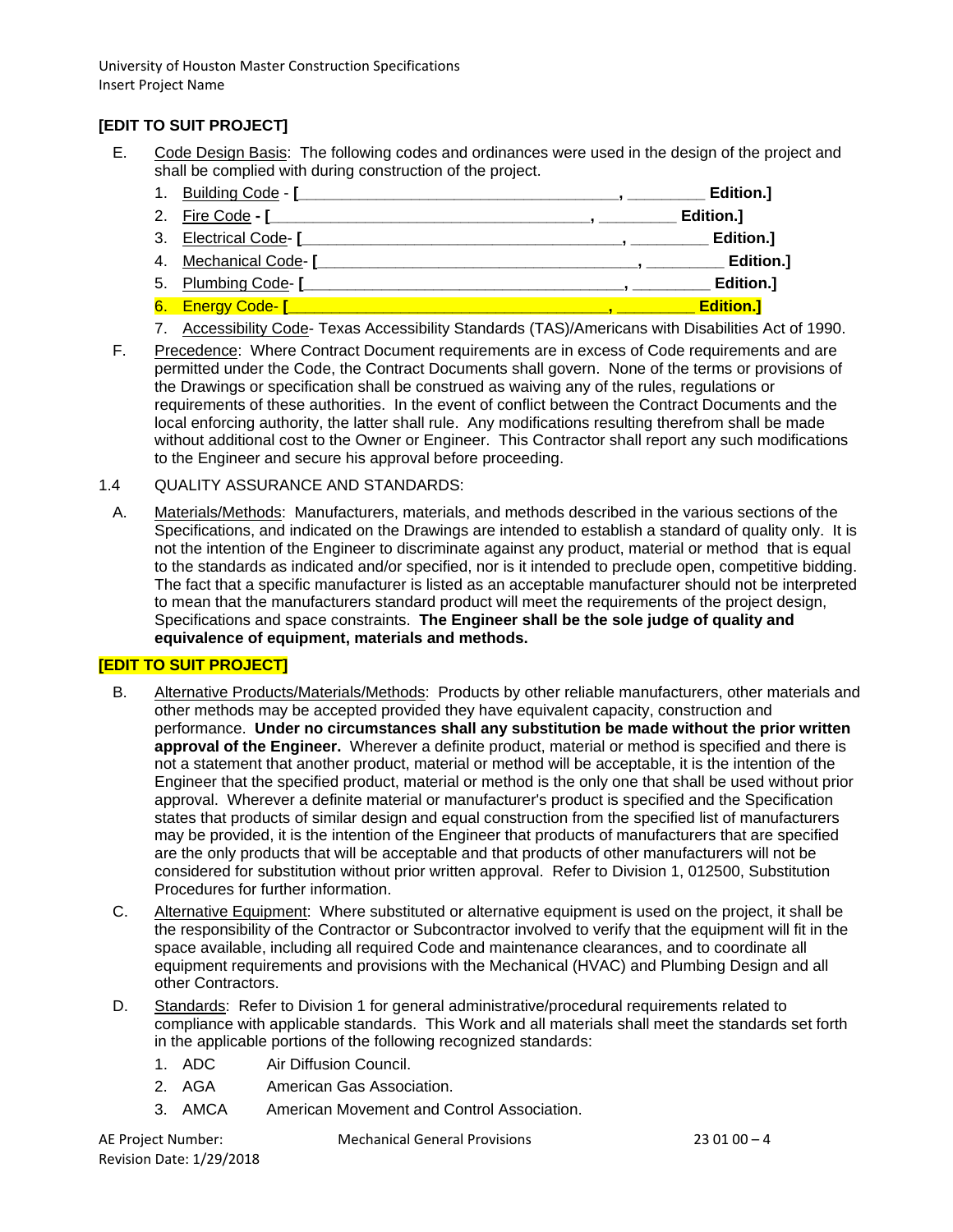- 4. ANSI American National Standards Institute.
- 5. ARI American Conditioning and Refrigeration Institute.
- 6. ASHRAE American Society of Heating, Refrigerating & Air-Conditioning Engineers.
- 7. ASME American Society of Mechanical Engineers.
- 8. ASPE American Society of Plumbing Engineers.
- 9. ASSE American Society of Sanitary Engineering.
- 10. ASTM American Society for Testing and Materials.
- 11. AWS American Welding Society.
- 12. AWWA American Water Works Association.
- 13. CDA Copper Development Association.
- 14. **[CE Corps of Engineers (US Department of the Army).]**
- 15. CISPI Cast Iron Soil Pipe Institute.
- 16. ETL Electrical Testing Laboratory.
- 17. FM Factory Mutual Engineering Corporation.
- 18. FS Federal Specification (General Services Administration).
- 19. IRI Industrial Risk Insurers.
- 20. MCAA Mechanical Contractors Association of America.
- 21. **[MIL Military Standardization Documents (U.S. Department of Defense).]**
- 22. MSS Manufacturers Standardization Society of the Valve and Fittings Industry.
- 23. NEC National Electrical Code (by NFPA).
- 24. NEMA National Electrical Manufacturers Association.
- 25. NFPA National Fire Protection Association.
- 26. OSHA Occupational Safety Health Administration (US Department of Labor).
- 27. PDI Plumbing and Drainage Institute.
- 28. SMACNA Sheet Metal & Air Conditioning Contractors' National Association.
- 29. UL Underwriters' Laboratories, Inc.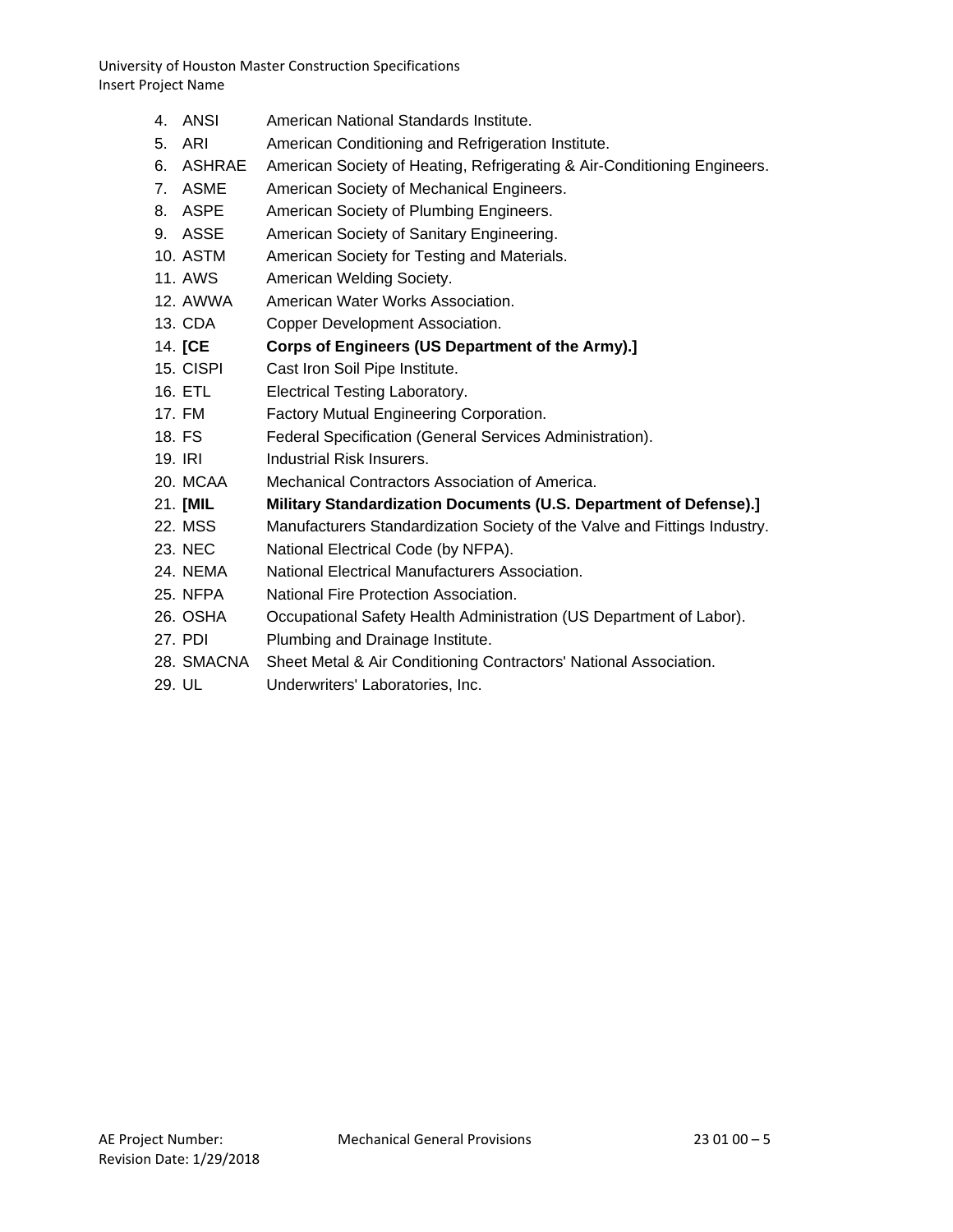- 1.5 SITE VISIT AND FAMILIARIZATION:
	- A. General: Become familiar with the Drawings and Specifications, examine the premises, and understand the conditions under which the Contract shall be performed, prior to submitting a bid.
	- B. Site: Be informed of the site conditions, verify locations of new and existing equipment, and determine exact requirements for connections.
	- C. Coordination: Submission of a bid for this project infers that the Contractor has visited the site and has become familiar with the Drawings and site conditions and has included in his proposal, all work necessary to properly install the systems on the project.
	- D. Pre-Bid Conference: Refer to Division 1.
- 1.6 DRAWINGS AND SPECIFICATIONS:
	- A. General: The Drawings are schematic in nature and indicate approximate locations of the heating, ventilating and air conditioning systems, plumbing equipment, fixtures and piping systems, except where specific locations are noted and dimensioned on the Drawings. All items are shown approximately to scale. The intent is to show how these items shall be integrated into the construction. Locate all items by on the job measurements and in accordance with the Contract Documents. Cooperate with other trades to ensure project completion as indicated.
	- B. Location: Prior to locating diffusers, grilles, other exposed air devices, plumbing fixtures, fire hose cabinets, and plumbing items, obtain the Engineer's approval as to exact location. Locations shall not be determined by scaling Drawings. Mount plumbing fixtures, fire hose racks, and cabinets at the heights directed by the Engineer. Contractor shall be responsible for costs of redoing work of trades necessitated by failure to comply with this requirement.
	- C. Specifications: The specifications are intended to supplement the Drawings and it is not in the scope of the specifications to mention any part of the work which the Drawings are competent to fully explain. Conversely, any part of the work which the specifications are competent to fully explain, may not be mentioned on the Drawings.
	- D. Disagreement: Disagreement between the Drawings or specifications or within the Drawings or specifications shall be estimated using the better quality or greater quantity of material or installation, and a request for information shall be made in writing to the Engineer.
- 1.7 DISCREPANCIES:
	- A. Clarification: Clarification shall be obtained before submitting a proposal for the Work under this Division as to discrepancies or omissions from the Contract Documents or questions as to the intent thereof. All questions and requests for clarifications shall be submitted in writing to the Engineer.
	- B. Detailed Instructions: Should it appear that the work hereby intended to be done or any of the materials relative thereto, is not sufficiently detailed or explained in the Drawings or Specifications, then the Contractor shall apply to the Engineer for such further Drawings or explanations as may be necessary, allowing a reasonable time for the Engineer to respond. The Contractor shall conform to this additional information as a part of the Contract without additional cost to the Owner or Engineer.
	- C. Interpretations: Should any doubt or question arise respecting the true meaning of Drawings or Specifications, reference shall be made to the Engineer, whose written decision shall be final and conclusive. No alleged statement by the Engineer will be accepted as an excuse for inferior work.
	- D. Contractor Agreement: Consideration will not be granted for misunderstanding of the amount of work to be performed. Submission of a bid conveys full Contractor agreement of the items and conditions specified, shown, scheduled, or required by the nature of the project.
	- E. Discrepancy Notification: Immediately notify engineer in writing when existing field conditions differ from the conditions shown on the contract documents.
- 1.8 SAFETY REGULATIONS:
	- A. General: All electrical work shall be performed in compliance with all applicable and governing safety regulations. All safety lights, guards, signs, and other safety materials and provisions required for the performance of the mechanical work shall be provided by and operated by the Mechanical contractor.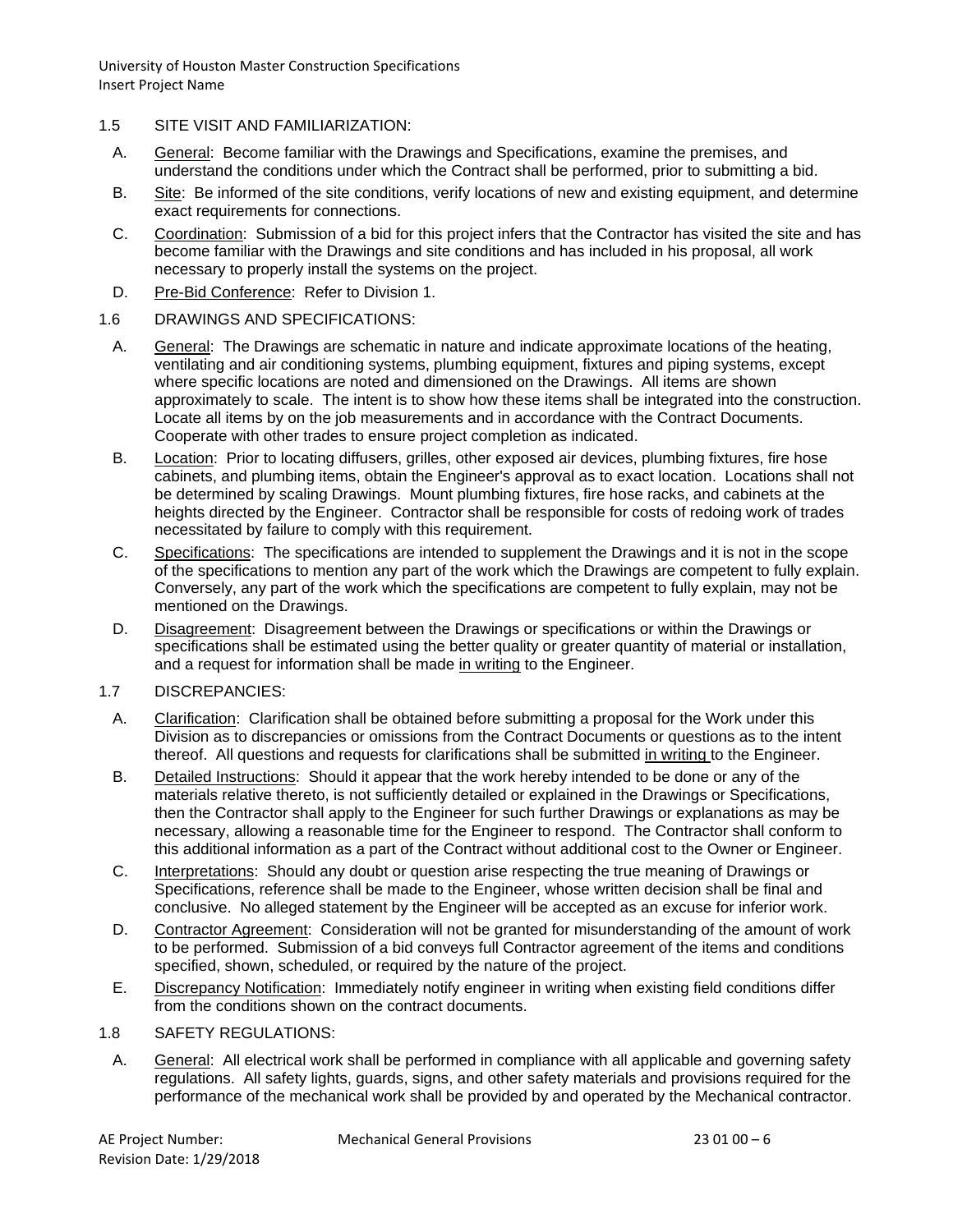- B. OSHA: It shall be the duty and responsibility of the Contractor and all of its subcontractors to be familiar and comply with all requirements of Public Law 91596, 29 U.S.C. Secs. 651 et seq., the Occupational Safety and Health Act of 1970, (OSHA) and all amendments thereto, and to enforce and comply with all of the provisions of this Act.
- C. Emergencies: In any emergency affecting the safety of persons or property, the Contractor shall act, at its direction, to prevent threatened damage, injury or loss.
- 1.9 UTILITIES:
	- A. General: Utility information shown on the Drawings has been shown based upon data obtained from the site survey and the agencies having jurisdiction and are accurate to the best of the knowledge of the Engineer.
	- B. Coordination: The Contractor shall be responsible for field verification of the actual location of site and/or building utilities and shall make modifications necessary for connection to or construction around those utilities at no additional cost to the Owner or Engineer.
- 1.10 CHANGE ORDERS:
	- A. General: Refer to Uniform General Conditions and Division 1 for requirement concerning Change Orders.
- 1.11 ALTERNATES:
- A. General: Refer to Division 1 for information concerning Alternates. **[A summary of alternates which impact the work of this Division is as follows:]**
- 1.12 UNIT PRICES:
- A. General: Refer to Division 1 for information on required Unit Prices which are part of the project bid.
- 1.13 PRECONSTRUCTION CONFERENCE:
	- A. Conference: Upon the award of this Contract and prior to commencing any work, the Contractor and his designated major subcontractors, shall confer with the Architect, Engineer and Owner concerning the Work under this Contract. The conference shall be at a mutually agreeable place and time.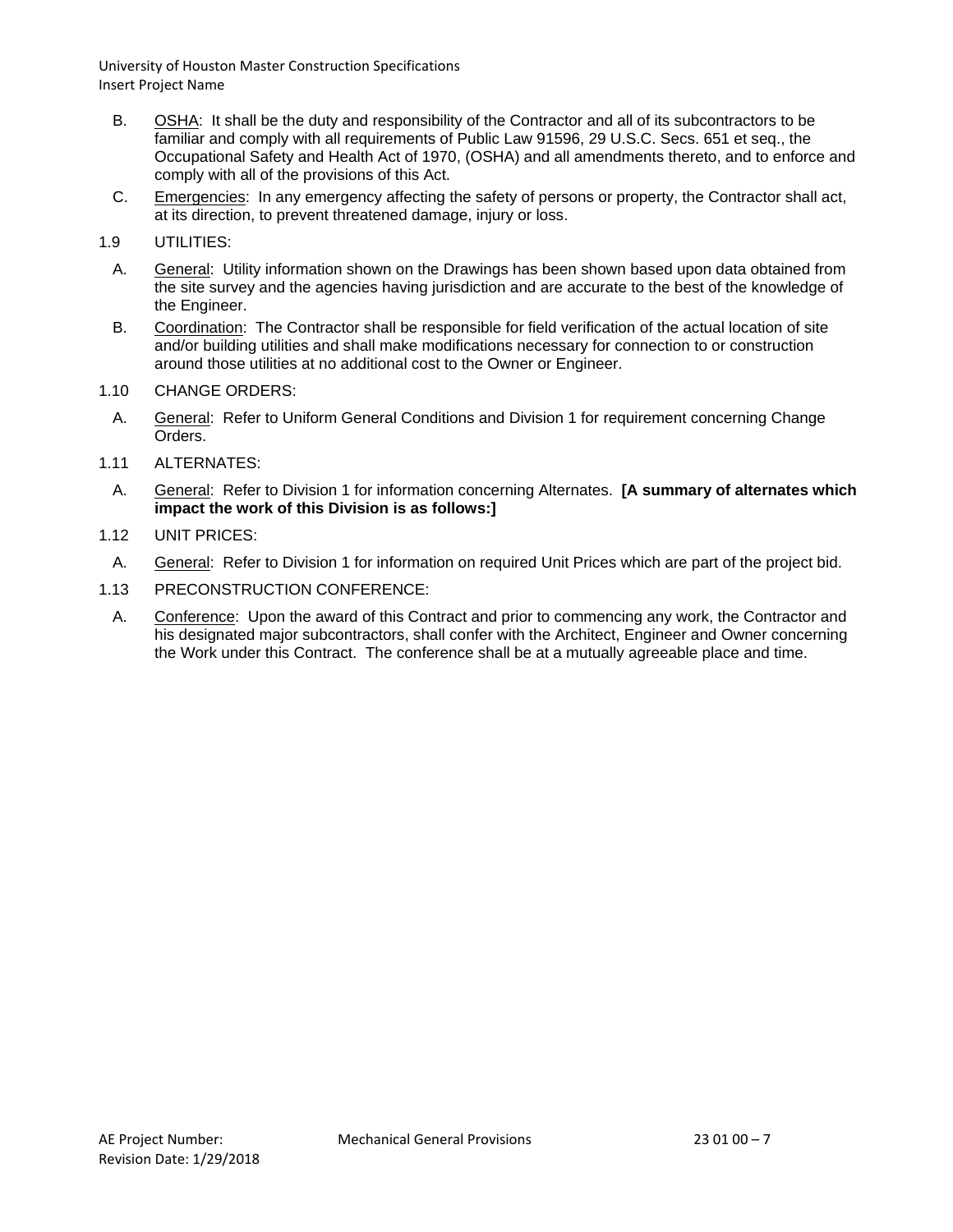### 1.14 SITE OBSERVATION:

- A. General: Observation at the site to verify general compliance with Contract Documents will be made periodically by the Engineer or his representative. Written observation comments will be submitted to the General Contractor for review and a written response.
- B. Notification: Contractor shall contact Engineer at project milestones so that Engineer can schedule site visit after most of the mechanical and plumbing installation is complete, but before the installations are covered by ceilings, walls, etc.
- 1.15 REQUESTS FOR INFORMATION (RFI):
- A. General: All Contractor Requests for Information (RFI's) shall be submitted to the Engineer in writing, for response.
- B. Format: All RFI's shall be submitted on a form which has a space for the requested information and the Engineer's response and signature.
- C. RFI Numbering: The method of numbering for RFI's shall be approved by the Architect and Engineer and shall be formatted as follows

RFI-xx.yyy

Where  $xx = An$  agreed to text string to identify project and  $yy = The RFI$  sequence number.

- D. RFI Log: The Contractor shall compile and maintain an RFI Status log which shall be transmitted to the Engineer on a weekly basis in either hardcopy or e-mailed electronic format.
- E. RFI Electronic Submission and Responses: RFI's shall be submitted in electronic form as a .Word or Excel file submitted as an attachment to an e-mail with the RFI name specifically included in the e-mail subject line. Supplemental information associated with an RFI shall be specifically addressed by file name in the RFI and shall be included in PDF file format as an attachment to the RFI e-mail. RFI file names shall match the RFI number. The Engineer's response to an RFI will be a PDF file renamed "E&C Response to RFI-xx.yy" and locked for printing only.
- F. Responses: The Engineer will endeavor to provide RFI response time in the Engineer's office of **[five]** working days after receipt of the RFI by the Engineer.

#### 1.16 PROJECT STATUS REPORTS:

- A. General: Provide a weekly written progress report, coordinated with all trades, to keep the owner informed of the project progress. This report will be enforced and shall be submitted to the OR and include:
	- 1. Project status and activities for the prior week.
	- 2. Schedule update highlighting all variations from the owner approved schedule.
	- 3. A status report for all documents required by the project (submittals, RFI, reports, change order requests, etc.).

## 1.17 SUBMITTALS:

- A. General: Submittals required for this project shall include, but not be limited to:
	- 1. Shop Drawings and Product Brochure Submittals.
	- 2. Certifications and Test Reports.
	- 3. Operating and Maintenance Manuals.
	- 4. Warranties (Guarantees).
- B. Additional Requirements: Refer to Division 1 for additional submittal requirements.
- C. Shop Drawings and Product Brochure Submittals: The terms "Submittal" and "Shop Drawing" in this Specification are defined as either product literature, samples of equipment or actual Shop Drawings.
- D. Submittal Schedule: The Contractor shall provide a Schedule of Submittals to the Engineer within **[two]** weeks of bid award. This document shall list the submittal number and name for all required submittals for the project and shall include the proposed date on which each required initial submittal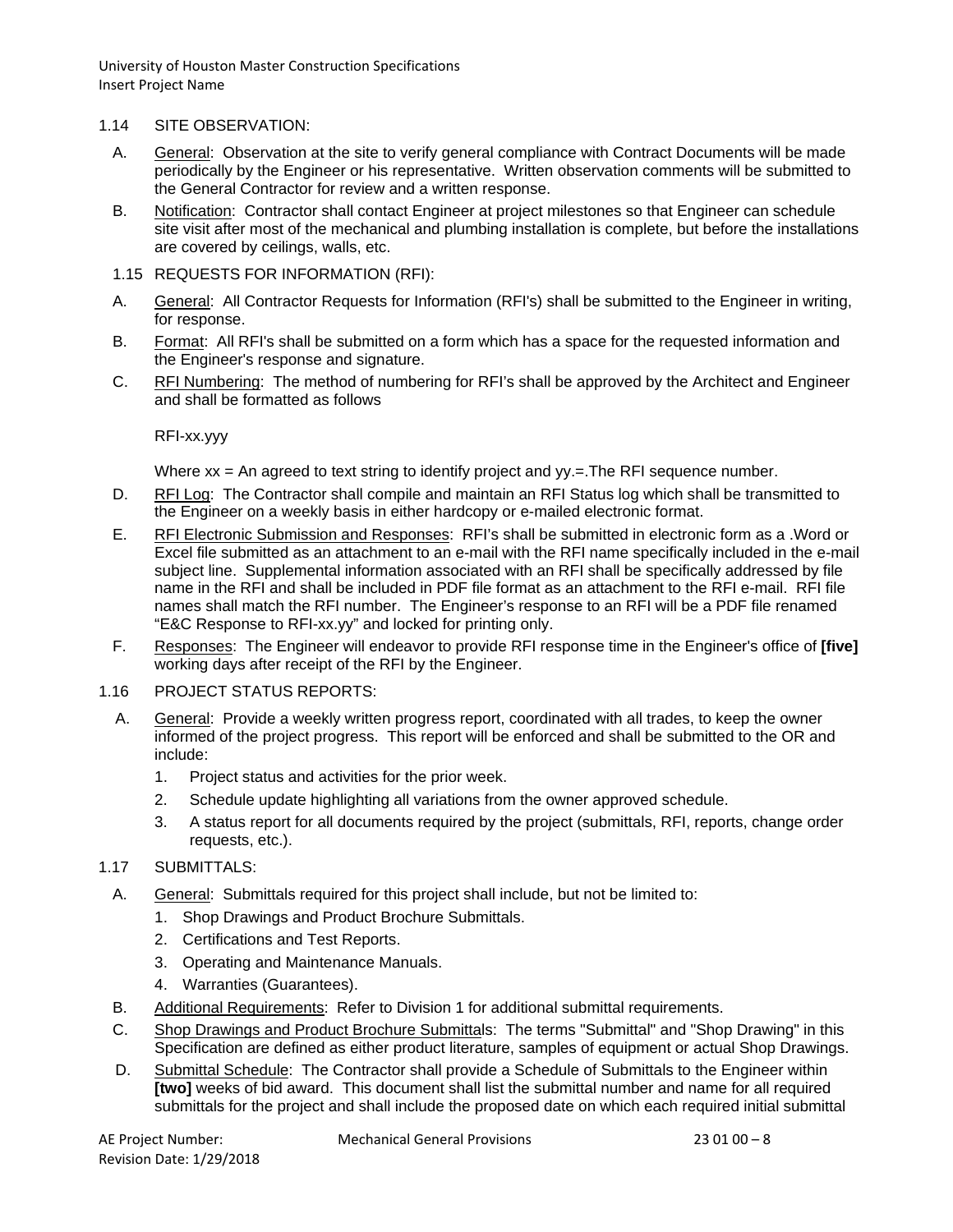> will be issued to the Engineer for review. The schedule shall allow adequate time to complete the submittal process at times appropriate to the construction schedule while allowing for delivery time to and from the Engineer and Engineer review time. The schedule shall also allow for submittal resubmissions and related delivery and Engineer review time, as may be required. The Engineer shall not be held responsible for delays or costs incurred due to excessive Shop Drawing review time where the initial submittal is received after the scheduled issue date or is not in compliance with submittal requirements contained herein.

- E. Submittal Log: The Contractor shall compile and maintain a Submittal Status log which shall be transmitted to the Engineer on a weekly basis in either hardcopy or e-mailed electronic format.
- F. Submittal Copies: The Contractor shall forward one copy of each submittal to the Architect**[, one copy of each submittal to the Owner]** and the remaining copies of each submittal to the Engineer. The Architect**[ and Owner]** will retain their submittal review copies for their files. The Engineer will retain one submittal review copy for our files and will return the remaining submittal review copies to the Contractor, via the Architect/Owner as applicable. The Contractor shall submit additional submittal copies to the Engineer as required for the Contractor's use, including the one copy of each final approved submittal which the Contractor is required to include in the project O&M manuals. Where an alternate submittal review process such as electronic submittal review comments is to be used on a project, then the submittal procedures for that process will be determined and documented at the pre=construction conference.
- G. Shop Drawings and Product Brochure Submittal Requirements: The Contractor shall prepare complete submittals that include all pertinent information about the product. **A single Shop Drawing shall not contain information from more than one Specification section, but a single Specification section may be subdivided into separate submittals for items or equipment that are specified in that section.** Shop Drawings shall be separately bound by complete or partial Specification section. Where a single Shop Drawing contains information from more than one Specification section, it will be marked "REVISE AND RESUBMIT" and returned. Each Shop Drawing shall include the following items enclosed in a suitable binder, Shop Drawings that do not comply with the above requirements will be marked " REVISE AND RESUBMIT " and returned to the Contractor:
	- 1. Cover Sheet: The cover sheet shall include the Project Name and the names and addresses of the Owner, Project, Architect, M/E/P Engineer, General Contractor and the Subcontractor making the submittal. The cover sheet shall also contain the Specification section number applicable to the item or items submitted, the item nomenclature and description and the submittal number. HVAC, plumbing and fire protection submittals shall be numbered sequentially by Specification section with a sequence suffix (e.g. 23 31 13-1, 23 31 13-2, 23 31 14-1, etc.). Resubmittals shall be numbered with the original submittal number plus an R in the sequence suffix (e.g. the resubmittals of submittal 23 31 13-1 would be 23 31 13-1R1, 23 31 13-1R2, ...).
	- 2. Index: The index page shall include a listing of all data included in the submittal.
	- 3. List of Variations: This page shall list all variations, including unfurnished or additional items or features between the submitted equipment and the specified equipment. If there are no variations, then this page shall state "No Variations". Where variations affect the work of other contractors, then the contractor shall certify on this page that these variations have been fully coordinated with the affected contractors and that all additional costs to the affected contractors associated with the variations shall be paid by the submitting contractor.
	- 4. Specification Review. A copy of the appropriate specification section shall be included in the submittal with each specification paragraph marked in the right margin with a "C" for Submitted Product/Material/Installation Complies or an or "N" for Submitted Product/Material/Installation Not In Compliance. All paragraphs marked with a "N" shall be specifically addressed in the Submittal List of Variations.
	- 5. Equipment Information: Submittal shall include equipment information including manufacturer's name and designation, size, performance and capacity data. All applicable listings, labels, approvals and standards shall be clearly indicated.
	- 6. Dimensional Data: Submittal shall include dimensional data and actual sketches as applicable to show that the submitted equipment will fit the space available with all required Code and maintenance clearances.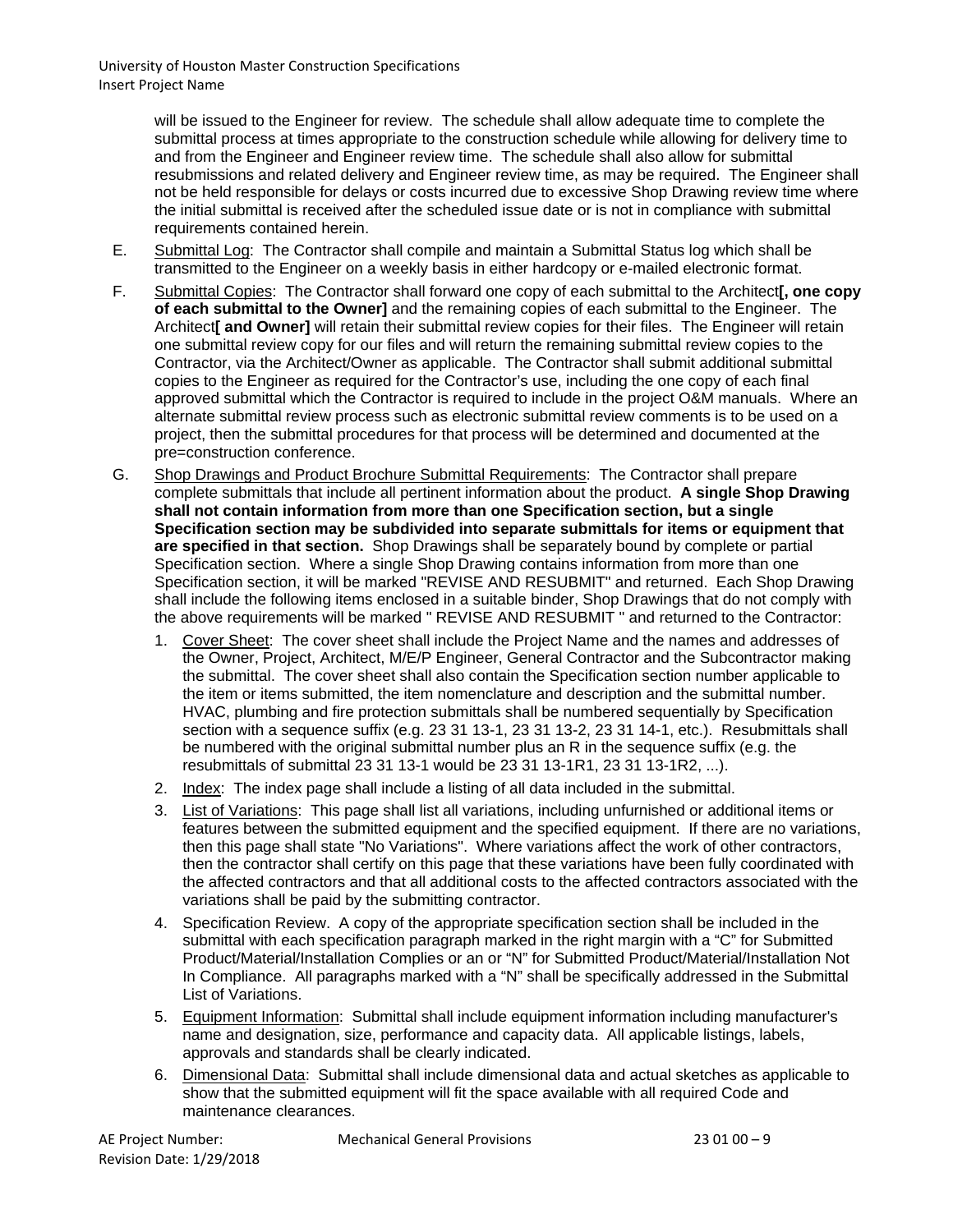- 7. Identification Information: Submittal shall include Identification/designation for each item of material or equipment matching that indicated in the Specifications or on the Drawings.
- 8. Product Data: Submittal shall include sufficient pictorial, descriptive and diagrammatic data on each item to show its conformance with the Drawings and Specifications. Any options or special requirements shall be so indicated. All applicable information shall be clearly indicated with arrows or another approved method. Any non-applicable information shall be crossed out.
- 9. Contractor Certification: Submittal shall include certification by the General Contractor and Subcontractor that the material submitted is in accordance with the Contract Documents, signed and dated.
- 10. Manufacturer Certification: Where specified, submittals shall include reports or information requiring certification which shall be certified by an authorized officer of the manufacturer or testing agency.
- 11. Certified Shop Drawings: Submittals shall include Certified Shop Drawings showing dimensions, loading details, anchor bolt locations and inserts required for each piece of equipment set on concrete in sufficient time to cause no delay in the Work.
- 12. Equipment/Material Data: Equipment and material submittals shall show sufficient data including all performance curves, sound data, recommended installation details, and sufficient data to indicate complete compliance with the Contract Documents, including proper sizes, clearances, capacities, materials, and finishes.
- 13. Additional Information: Submittal shall include additional information as required in other sections of this Division.
- H. Required Shop Drawing Submittals: Submit Shop Drawings, including, but not limited to the following items:

| Schedule of Submittals<br>1.                  |                                                                                                                                                                    | Refer to Section 23 01 00. |
|-----------------------------------------------|--------------------------------------------------------------------------------------------------------------------------------------------------------------------|----------------------------|
| 2.<br>Testing, Adjustment and Balancing       |                                                                                                                                                                    | Refer to Section 23 05 93. |
| a.                                            | Before starting the actual Test and Balance procedure submit:<br>Personnel qualifications.<br>Equipment to be used on the project.<br>Testing and Balancing Forms. |                            |
| <b>Basic Materials and Methods</b><br>3.      |                                                                                                                                                                    | Refer to Section 23 03 00. |
| <b>Pipe Heat Tracing</b><br>4.                |                                                                                                                                                                    | Refer to Section 23 04 05. |
| <b>Electronic Variable Speed Drives</b><br>5. |                                                                                                                                                                    | Refer to Section 23 05 10. |
| <b>Motors and Controllers</b><br>6.           |                                                                                                                                                                    | Refer to Section 23 04 00. |
| 7 <sub>1</sub><br>System Insulation           |                                                                                                                                                                    | Refer to Section 23 07 00. |
| <b>Vibration Isolation</b><br>8.              |                                                                                                                                                                    | Refer to Section 23 05 48. |
| <b>Plumbing Pumps</b><br>9.                   |                                                                                                                                                                    | Refer to Section 22 10 00. |
| 10. Electric Water Heaters                    |                                                                                                                                                                    | Refer to Section 22 12 00. |
| 11. House/Break Tanks                         |                                                                                                                                                                    | Refer to Section 22 13 00. |
| 12. Water Treatment Equipment                 |                                                                                                                                                                    | Refer to Section 23 25 00. |
| 13. Plumbing Piping Systems                   |                                                                                                                                                                    | Refer to Section 22 10 20. |
| 14. Plumbing Valves and Accessories           |                                                                                                                                                                    | Refer to Section 22 10 10. |
| 15. Plumbing Fixtures and Trim                |                                                                                                                                                                    | Refer to Section 22 30 00. |
| 16. Floor, Area and Roof Drains               |                                                                                                                                                                    | Refer to Section 22 40 00. |
| 17. Fire Protection System                    |                                                                                                                                                                    | Refer to Section 21 12 00. |
| 18. Wet-Pipe Fire Sprinkler System            |                                                                                                                                                                    | Refer to Section 21 13 13. |
| 19. Fire Protection Pumps                     |                                                                                                                                                                    | Refer to Section 21 30 00. |
| 20. HVAC Pumps                                |                                                                                                                                                                    | Refer to Section 23 30 00. |
| 21. HVAC Piping Systems                       |                                                                                                                                                                    | Refer to Section 23 20 00. |

AE Project Number: Mechanical General Provisions 23 01 00 – 10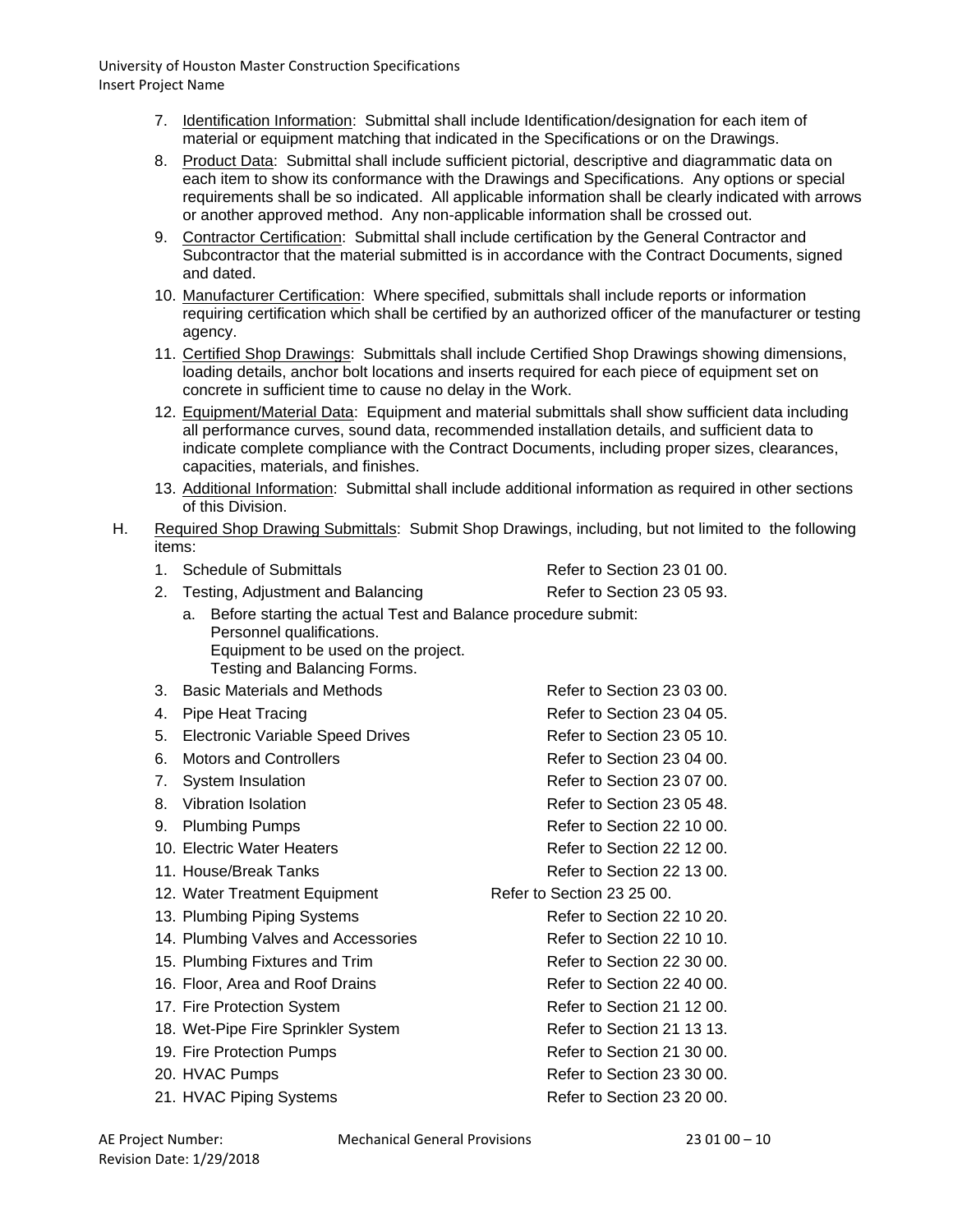| 22. HVAC Piping Valves and Accessories | Refer to Section 23 20 10. |
|----------------------------------------|----------------------------|
| 23. HVAC Water Treatment               | Refer to Section 23 25 00. |
| 24. Heat Exchangers                    | Refer to Section 23 12 00. |
| 25. Custom Air Handling Units          | Refer to Section 23 74 20. |
| 26. HVAC Coils                         | Refer to Section 23 82 16. |
| 27. Fans, Air Intakes and Relief Vents | Refer to Section 23 82 20. |
| 28. HVAC Terminal Units                | Refer to Section 23 36 00. |
| 29. Ductwork                           | Refer to Section 23 31 13. |
| 30. Ductwork Accessories               | Refer to Section 23 31 14. |
| 31. Air Distribution Devices           | Refer to Section 23 37 13. |
| 32. Filters and Accessories            | Refer to Section 23 41 13. |
| 33. Building Controls                  | Refer to Section 23 06 00. |
| 34. Coordination Drawings              | Refer to Section 23 01 00. |
|                                        |                            |

# **[SPECIFIER TO PREPARE A CHECKLIST OF REQUIRED SHOP DRAWING]**

- I. Samples: Submit two samples, upon request, of mechanical/plumbing devices and materials for review by the Architect/Engineer. Samples will be returned upon written request of the Contractor.
- J. Fabrication Drawings: Fabrication Drawings shall be made at no additional charge to the Owner or the Architect/Engineer. Submit Fabrication Drawings whenever:
	- 1. Equipment proposed varies in physical size and arrangement from that indicated on the Drawings, thus causing rearrangement of equipment space.
	- 2. Where tight spaces require extreme coordination between ductwork, piping, conduit and other equipment.
	- 3. Where called for elsewhere in these Specifications.
	- 4. Where specifically requested by the Architect/Engineer.
- K. Equipment List: Within thirty days after the date of contract award or work order, whichever is later, and before purchasing or starting installation of materials or equipment, the Contractor shall submit for review, a complete list of suppliers, contractors and manufacturers for all materials and equipment which will be submitted for incorporation into the project. The list shall be arranged in accordance with the organization of the Specifications.
	- 1. This initial list shall include the manufacturer's name and type or catalog number as required to identify the quality of material or equipment proposed.
	- 2. This initial list shall include the proposed submittal schedule to allow the design team to schedule the required time for reviews.
	- 3. This list will be reviewed by the Engineer and the Owner and will be returned to the Contractor with comments as to which items are acceptable without further submittal data and which items will require detailed submittal data for further review and subsequent approval.
	- 4. The initial list shall be submitted as herein specified. Materials and equipment requiring detailed submittal data shall be submitted with sufficient data to indicate that all requirements of these Specifications have been met and samples shall be furnished when requested. All manufacturer's data used as part of the submittal shall have all inapplicable features crossed out or deleted in a manner that will clearly indicate exactly what is to be furnished.
- L. Shop Drawing Submittal Review: Shop Drawings will be reviewed for general conformance with the design concept of the project and general compliance with the information given in the Contract Documents. Any action shown in review comments is subject to the requirements of the Contract Documents. The submitting Contractor is responsible for: dimensions which shall be confirmed at the job site; fabrication processes and techniques of construction; coordination of his work with that of all other trades; and the satisfactory performance of his work.
	- 1. The Engineer will endeavor to provide Shop Drawing review time in the Engineer's office of 2 weeks per review, exclusive of transmittal time, and this review time shall be considered by the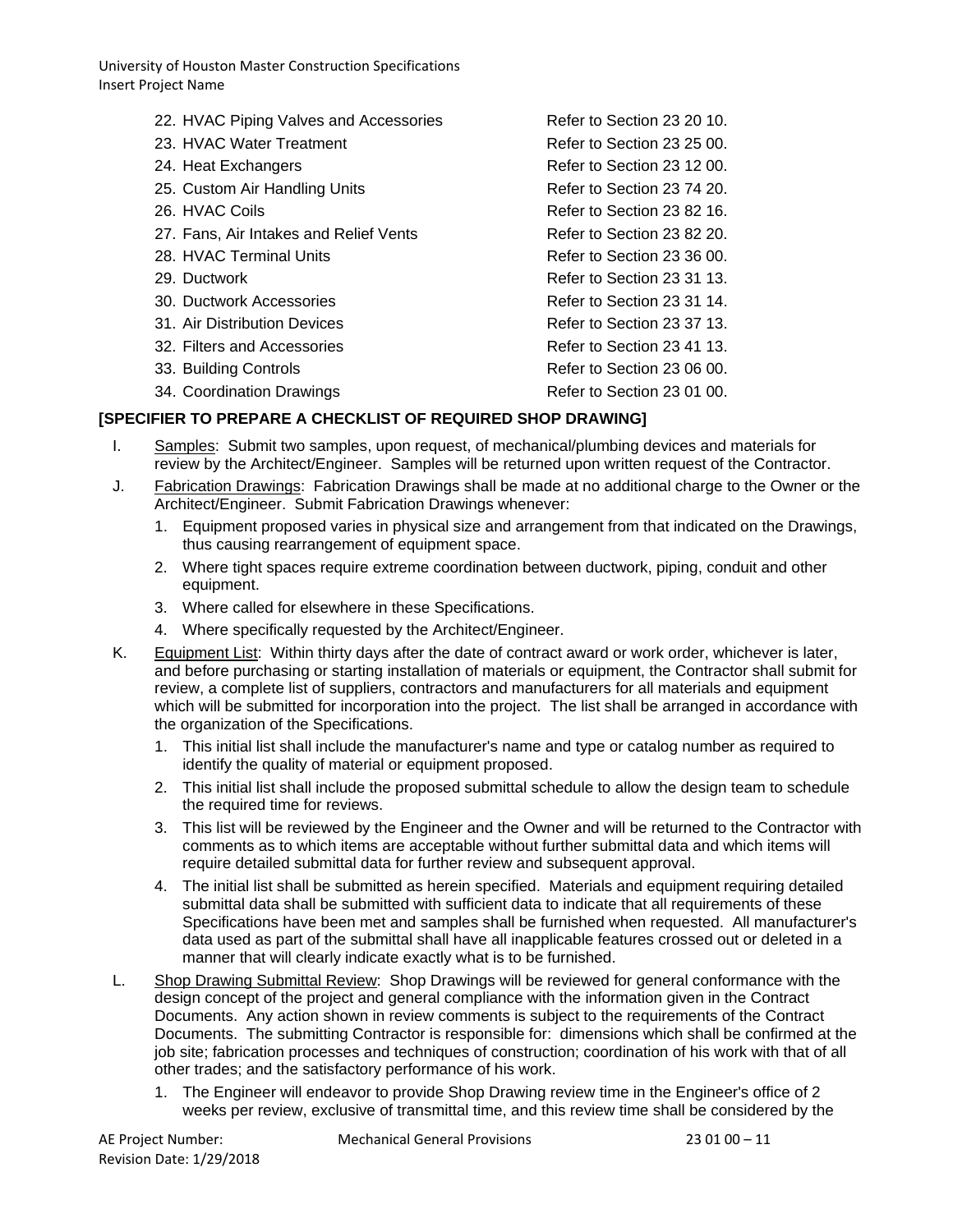> Contractor when scheduling his work on the project. Submittals received outside the scheduled delivery dates may require additional time for review.

- 2. The Architect's review or approval and the Engineer's review of Shop Drawings shall not relieve the Contractor of the responsibility for errors, omissions or deviations that may be contained in the submittals. If the Contractor proceeds on the basis of undetected errors, omissions or deviations in reviewed Shop Drawings, it shall be at his sole responsibility and the review does not allow deviations from the requirements of the Contract Documents. Noting some errors, omissions, and deviations but overlooking other errors, omissions, and deviations does not grant the Contractor permission to proceed in error. Regardless of any information contained in the Shop Drawing or the Engineer's review thereof, the Contract Documents shall govern the Work and are neither waived or superseded by the Shop Drawing review.
- 3. It shall be the responsibility of the submitting Contractor to check all equipment and materials for conformance with the Contract Documents and a "REVIEWED WITH NO EXCEPTIONS TAKEN" or "MAKE CORRECTIONS NOTED" submittal at the time such equipment and materials are delivered to the job site, and to notify the Engineer of any deviations.
- 4. Inadequate or incomplete Shop Drawings will not be reviewed by the Architect or the Engineer and will be returned to the Contractor marked " REVISE AND RESUBMIT " for completion and resubmittal.
- 5. Shop Drawings will be marked "REVIEWED WITH NO EXCEPTIONS TAKEN", "MAKE CORRECTIONS NOTED AND SUBMIT WRITTEN RESPONSE", "REVISE AND RESUBMIT", or "REJECTED" when reviewed by the Engineer. The definitions of these terms for submittal review purposes is as follows:
	- a. **REVIEWED WITH NO EXCEPTIONS TAKEN** The Shop Drawing was reviewed and no exceptions from the general conformance with the design concept and general compliance with the information given in the Contract Documents were noted.
	- b. **MAKE CORRECTIONS NOTED AND SUBMIT WRITTEN RESPONSE** The Shop Drawing was reviewed and found to have either minor deviations from the requirements of the Contract Documents or information missing from the submittal, as noted. A complete Shop Drawing resubmittal is not required, however, a written response to all review comments shall be submitted in the format used for a resubmittal.
	- c. **REVISE AND RESUBMIT** The Shop Drawing was reviewed and major deviations from general conformance with the design concept and general compliance with the information given in the Contract Documents were observed, as noted. The Shop Drawing shall be revised to eliminate the deviations noted and resubmitted.
	- d. **REJECTED** The Shop Drawing was reviewed and is not in general conformance with the design concept or in compliance with the information given in the Contract Documents, as noted. A revised Shop Drawing submittal for the specified equipment or materials shall be resubmitted.
- 6. Division 1 and General Conditions requirements concerning Shop Drawing submittal review are not applicable to this Division.
- 7. Materials and equipment which are purchased or installed without an "REVIEWED WITH NO EXCEPTIONS TAKEN" or "MAKE CORRECTIONS NOTED" Shop Drawing review shall be at the risk of the Contractor and the cost for removal and replacement of such materials and equipment and related work which is judged unsatisfactory by the Architect/Engineer for any reason, shall be at the expense of the Contractor.
- 8. Shop Drawings shall be complete and checked prior to submission to the Engineer for review. **Where more than two reviews are required for a given Shop Drawing to reach "REVIEWED WITH NO EXCEPTIONS TAKEN" or "MAKE CORRECTIONS NOTED AND SUBMIT WRITTEN RESPONSE" status, the Contractor will be invoiced for additional review services at a cost of \$150.00 per hour for review of the third and subsequent submittals.** If the Contractor fails to pay any legitimate additional review services invoice in full within 30 days, then that invoice will be forwarded to the Architect/Owner requesting that to withhold payment of the amount invoiced from the next General Contractors request for payment, as allowed for under UH Owner-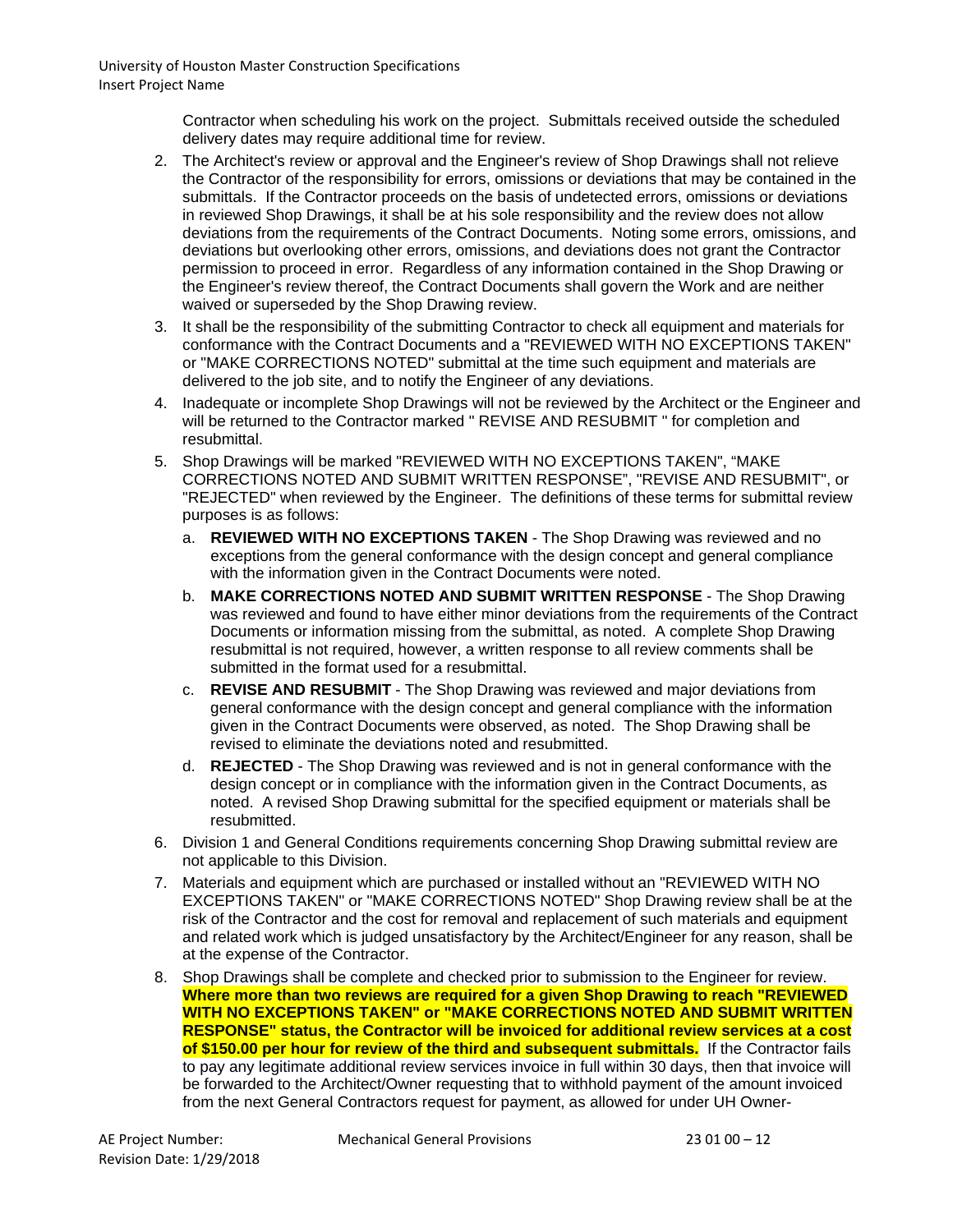> Contractor Agreement and Construction Manager-At-Risk Agreement. Incomplete submittals will be returned to the Contractor unchecked.

- M. Certifications and Test Reports: The Engineer may, at their option, witness any or all of the on and off site acceptance and operational testing. Submit a detailed listing of certification and testing for each system indicating estimated dates for completion of system installation. This listing of certification and testing shall be submitted at least 30 days before any testing is conducted.
	- 1. Test procedures and test result reporting forms shall be submitted for review no later than the date of the certification and testing listing submittal.
	- 2. Notify the Engineer in writing two weeks prior to any scheduled testing to allow time for Engineer to schedule witnessing of testing, where elected by the Engineer.
	- 3. Submit six copies of all certifications and test reports to the Engineer for review adequately in advance of completion of the Work to allow for remedial action as required to correct deficiencies discovered in equipment and systems.
	- 4. Certifications and test reports to be submitted shall include, but not be limited to those items outlined in Section 15020, "Testing, Adjustment and Balancing".
- N. Operating and Maintenance Manuals:

Hard copies: Submit two copies of Operating and Maintenance Manuals to the Engineer for approval prior to the beginning of operator training. Provide four approved Operating and Maintenance Manuals for use in operator training. Manuals shall be bound in rigid cover, 3-ring binders with spine and cover labels and shall provide operating and maintenance information for every piece of equipment furnished under this Specification. All sections shall be typed and indexed into sections and labeled for easy reference. Bulletins containing information about equipment which is not installed on the project shall be properly marked up or stripped and reassembled. All pertinent information required by the Owner for proper operation and maintenance of equipment supplied by Division 15 shall be clearly and legibly set forth in memoranda which shall, likewise, be bound with bulletins.

Electronic copies: Submit an additional copy of information described above in electronic format.

At a minimum, the following information shall be provided as applicable:

- 1. Complete description of each system, item of equipment, and apparatus provided under this Division, including ratings, capacities, performances, data and curves, characteristics identifying name and number, locations, and wiring diagrams, including sources for all parts.
- 2. Fully detailed parts lists, including all numbered parts and recommended spare parts, of each item of equipment and apparatus provided under this Division.
- 3. Manufacturer's printed instructions describing operation, service, maintenance, and repair of each item of equipment and apparatus.
- 4. Typewritten record of tests made of materials, equipment, and systems included under this Division. Such records shall state the dates the tests were conducted, name(s) of person(s) making and witnessing the tests, and citing any unusual conditions relevant to the tests. Temperature control wiring diagrams complete with instructions outlining each sequential step in the start up and shutdown of the heating/cooling system. Include precautions and instructions for servicing each item of the system.
- 5. Identifying names, name tags designations and locations for all equipment.
- 6. Valve tag lists with valve number, type, color coding, location and function.
- 7. Equipment and motor nameplate data.
- 8. Copies of all approved Shop Drawing submittals and testing and balancing reports.
- 9. Fabrication drawings.
- 10. Equipment and device bulletins and cutsheets clearly highlighted to show equipment installed on the project and including performance curves and data as applicable.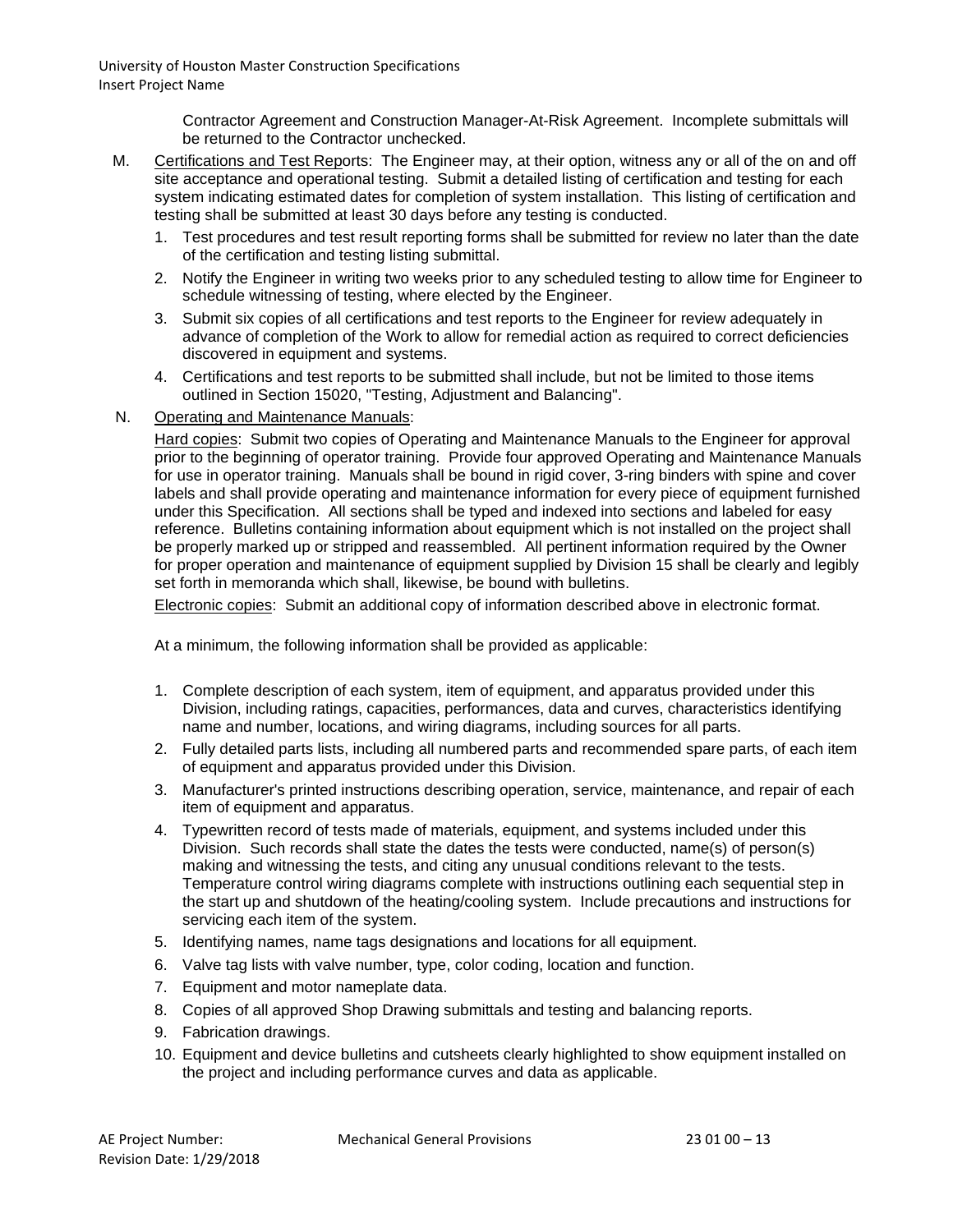- 11. Maintenance instructions clearly highlighted to show all required periodic maintenance and lubrication.
- 12. Wiring diagrams.
- 13. Operating instructions clearly highlighted to show proper operating procedures for all equipment.
- 14. Exploded parts views and parts lists for all equipment and devices.
- 15. Color coding charts for all painted equipment and conduit.
- 16. Location and listing of all spare parts and special keys and tools furnished to the Owner.
- O. Tools: Provide and deliver to the Owner's authorized representative any special tools required for maintenance of systems, equipment, and apparatus installed under this Division prior to requesting final acceptance of the installation.
- 1.18 PROJECT RECORD DOCUMENTS: See also FP&C Project Controls and Construction Inspections Procedure 1.13 – Inspection Record Drawings (Management).
	- A. Site Prints: Maintain a set of clearly marked black line prints of the Contract Drawings at the job site which shall be used for recording the work details, final size, location, interrelation, and similar items of all work under this Division. This set of Drawings shall be corrected daily as the Work progresses and shall clearly indicate all changes to suit field conditions, changes made by "Field Order" or "Change Order", accurate dimensions of all buried or concealed work, precise locations of all concealed work, locations of all concealed valves, controls and devices and any deviations from the work shown on the Construction Documents which are required for coordination. All dimensions shall be to at least two permanent structure points.
	- B. Upon completion of the work, the Contractor shall transfer all marks from the site prints to a set of reproducible record "as-built" Drawings using red pencil. The reproducible record "as-built" Drawings shall have the Engineers name and seal removed or blacked out and shall be clearly marked and signed on each sheet as follows:

## CERTIFIED RECORD DRAWINGS

DATE:

(NAME OF GENERAL CONTRACTOR)

BY: (SIGNATURE)

(NAME OF SUBCONTRACTOR)

BY: (SIGNATURE)

- C. Approval: Prior to final acceptance of the Work of this Division, the Contractor shall submit one reproducible and two black line prints of properly certified Record Drawings to the Engineer for review and shall make changes, corrections, or additions as the Engineer may require to the Record Drawings.
- 1.19 COORDINATION OF MECHANICAL WORK:
	- A. General: Refer to Division 1 for general coordination requirements applicable to the entire work. It is recognized that the Contract Documents are diagrammatic in showing certain physical relationships which must be established within the mechanical work, and in its interface with other work including utilities and electrical work and that such establishment is the exclusive responsibility of the Contractor. The Drawings show diagrammatically the sizes and locations of the various ductwork and piping systems and equipment items and the sizes of the major interconnecting ducts and pipes, without showing exact details as to elevations, offsets, control lines, and installation details.
		- 1. Arrange mechanical work in a neat, well organized manner with services running parallel with primary lines of the building construction and with a minimum of 7' overhead clearance where possible.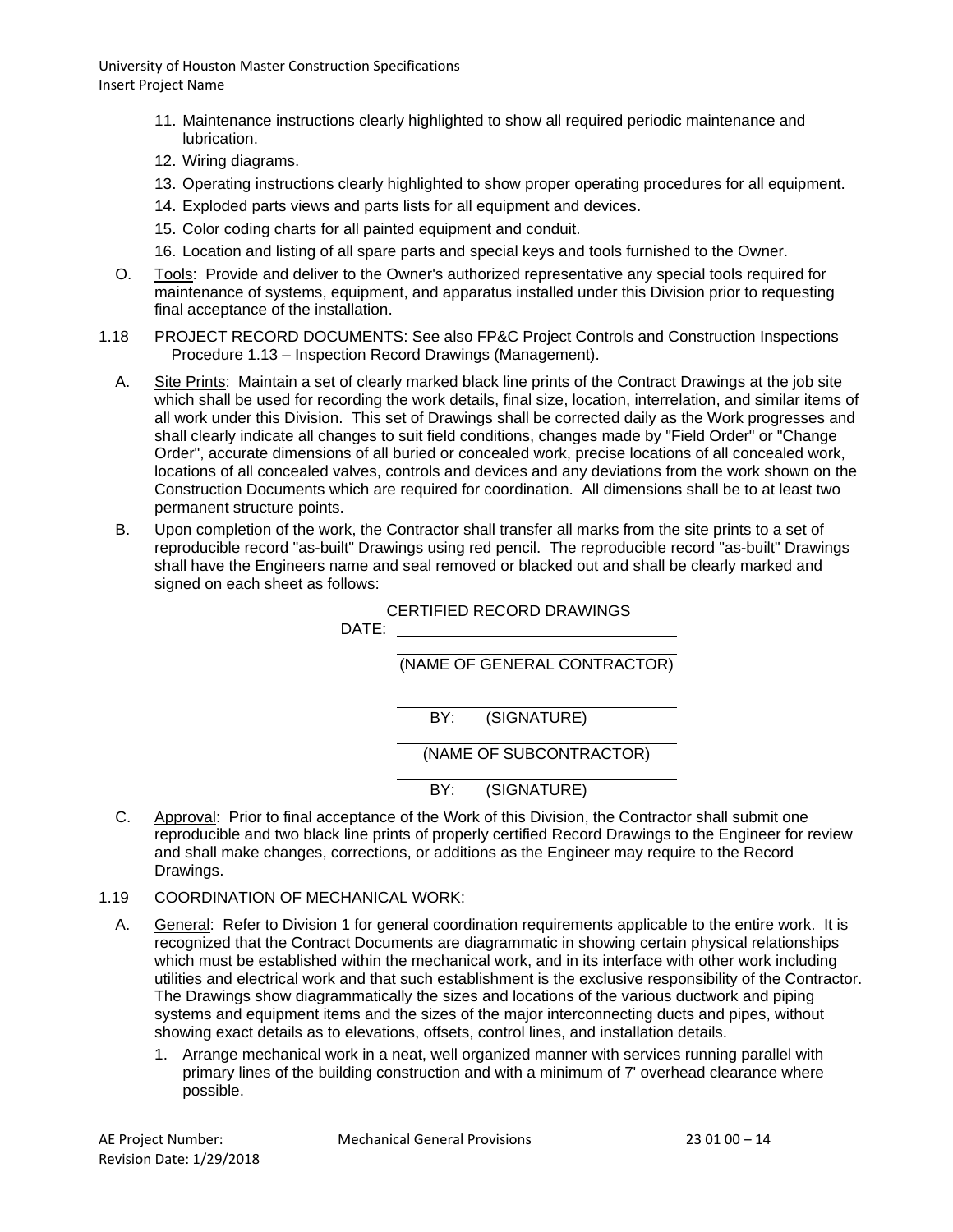- 2. The Contractor shall carefully lay out his work at the site to conform to the architectural and structural conditions, to avoid obstructions and to provide proper grading of lines. Exact locations of outlets, apparatus and connections thereto shall be determined by reference to detail Drawings, equipment Drawings, roughing-in Drawings, etc., by measurements at the building and in cooperation with other Contractors and in all cases shall be subject to the approval of the Engineer. Relocations necessitated by the conditions at the site or directed by the Engineer shall be made without any additional cost to the Owner or Engineer.
- 3. All ducts and pipes except those in the various equipment rooms, in unfinished spaces or where specifically designated herein or on the Drawings shall be run concealed in furrings, plenums and chases. Wherever conditions exist which would cause any of these items to be exposed in finished spaces, the Contractor whose work is involved shall immediately call the situation to the attention of the Engineer and shall stop work in those areas until the Owner's Representative or General Contractor directs the resumption of the work. Submit for approval a Shop Drawing for any change in piping, equipment placement, ductwork, etc.
- 4. Equipment has been chosen to fit within the available space with all required Code and maintenance clearances and shall be installed as shown. Every effort has been made to also accommodate equipment of other approved manufacturers, however since equipment and access space requirements vary, the final responsibility for installation access and proper fit of substituted equipment rests with the Contractor.
- 5. Piping interferences shall be handled by giving precedence to pipe lines which require a stated grade for proper operation. Where space requirements conflict, the following order of precedence shall, in general, be observed:
	- a. Building lines.
	- b. Structural members.
	- c. Soil and drain piping.
	- d. Steam and condensate piping.
	- e. Sprinkler piping.
	- f. Vent piping.
	- g. Supply ductwork.
	- h. Exhaust ductwork.
	- i. Chilled water and heating hot water piping.
	- j. Domestic water piping.
	- k. Electrical conduit.
- 6. Locate operating and control equipment properly to provide easy access. Arrange entire mechanical work with adequate access for operation and maintenance.
- 7. Advise other trades of openings required in their work for the subsequent move in of large units of mechanical work.
- 8. Coordinate all items which will affect the installation of the work of this Division. This coordination shall include, but not be limited to, voltage, ampacity, capacity, electrical and piping connections, space requirements, sequence of construction, building requirements and special conditions.
- 9. When submitting Shop Drawings on the project, this Contractor is indicating that all necessary coordination has been completed and that the systems, products and equipment submitted can be installed in the building and will operate as specified and intended, in full coordination with all other Contractors and Subcontractors.
- B. Coordination Drawings:
	- 1. Coordinate the work of all Subcontractors for this Division with the Contractors responsible for this and other Divisions. Provide, in writing (with copies to the Engineer, Architect and Owner) all information necessary for coordination to permit the work of the project, including all Divisions, to be installed satisfactorily and with the least possible interference or delay.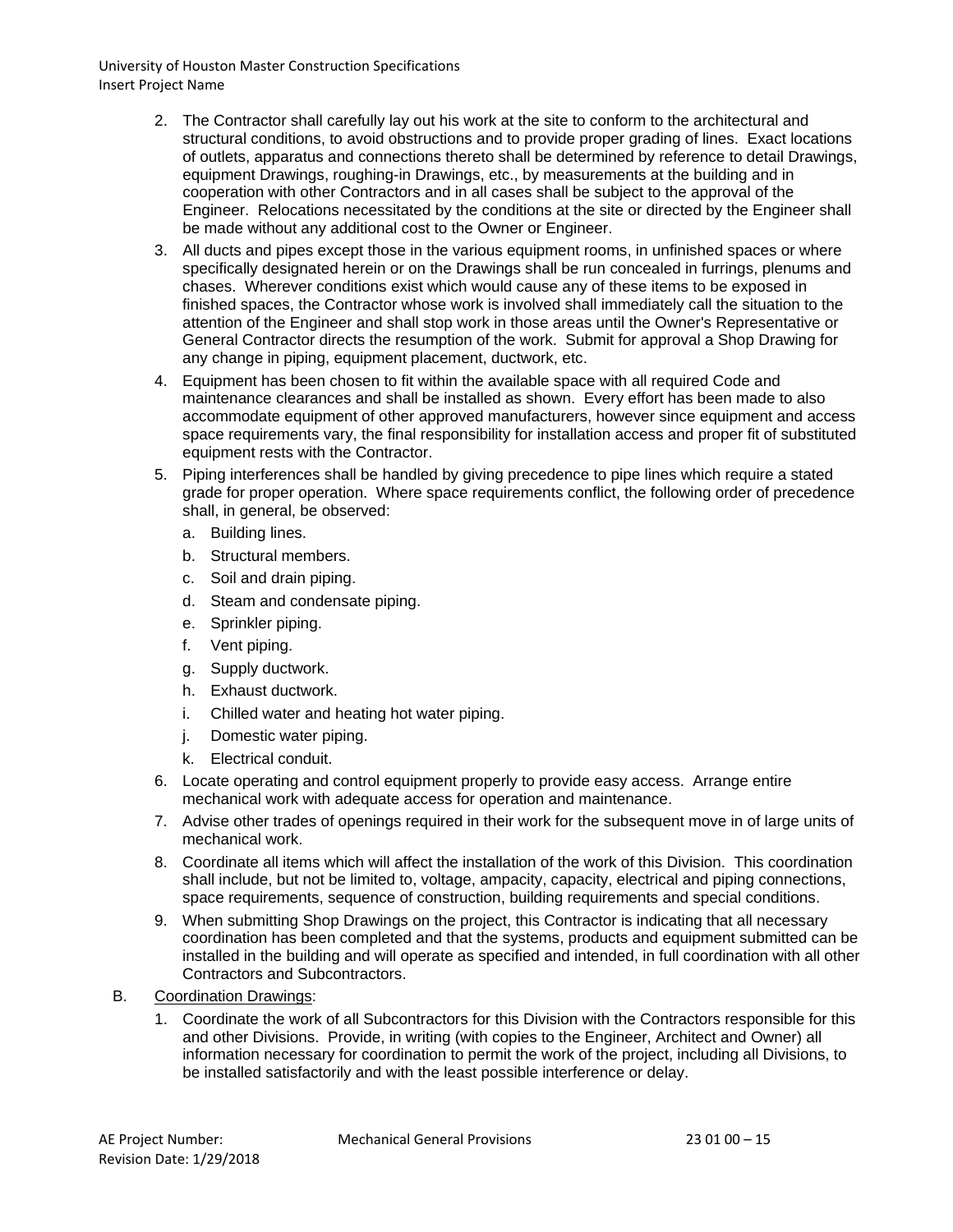- 2. The Division 15 Contractors, in coordination with Contractors responsible for other Divisions, shall prepare a complete set of construction "Coordination Drawings" which shall be completed and submitted to the Engineer, Architect and Owner within **[two (2)] [three (3)]** months after notice to proceed is given to the General Contractor. **If the General Contractor or any Subcontractor allows any work to be installed before coordinating with the work of other Subcontractors, the necessary changes for field coordination shall be made without extra cost to the Owner.**
	- 3. "Coordination Drawings" shall be drawn at a scale of not less than 1/4" = 1'0" and shall be bond CAD plots. Drawings shall show actual equipment being provided and shall maintain all design drawing space allocations, designated dimensions, ceiling heights, chase dimensions, room sizes and service clearances recommended by the manufacturer of the equipment being provided. Deviations from ceiling heights, chase dimensions, room sizes and similar requirements on the Construction Documents shall not be made without specific prior written authorization from the Architect.
	- 4. "Coordination Drawings" for interior construction shall show the coordinated locations for equipment, ductwork, piping, conduit, busway, devices, etc. and shall show all ductwork, all busway and all pipe and conduit larger than 4" using double lines. Elevations shall be shown for all construction and horizontal dimensions from major construction to accessible column or building lines shall be shown. Where required for coordination, offsets shall be shown and sections shall be cut and drawn.
	- 5. "Coordination Drawings" shall indicate loads and anchor/support points for all piping 8" and larger, for all racked piping, for all racked conduit 3" and larger, for all busway and for all suspended equipment. These drawings shall be submitted to the Structural Engineer for review and approval. Any special hangers, embeds, supports, reinforcing, etc. required by the Structural Engineer shall be provided at no additional cost to the Owner.
	- 6. "Coordination Drawings" for all work routed underground or embedded in concrete shall show specific dimensions to accessible column or building lines and the burial depth of all underground utilities. Where existing utilities are located in the area where new utilities are being installed, dimensions and burial depth for existing utilities shall be shown on "Coordination Drawings".
	- 7. Each "Coordination Drawing" shall be completed and signed off by the General Contractor and all applicable Subcontractors prior to submission to the Architect, Engineer and Owner for submittal review, prior to installation of Division 23 or 26 work in the area covered by the specific coordination drawing.
	- 8. The requirement for "Coordination Drawings" shall not be construed as releasing the General Contractor or Subcontractors from their responsibility to coordinate the installation of the work or as authorization for the General Contractor or Subcontractors to make unauthorized changes to the Construction Documents or the project design concepts.

## 1.20 MATERIALS AND WORKMANSHIP:

- A. General: Materials and equipment shall be new, of best grade and quality, and standard products of reputable manufacturers regularly engaged in the production of such materials and equipment.
- B. Workmanship: Work shall be executed and materials installed in accordance with the best practice of the trades in a thorough, substantial, workmanlike manner by competent workmen, presenting a neat appearance when completed.
- C. Manufacturer's Recommendations: With exceptions as specified or indicated on the Drawings or in the Specifications, apply, install, connect, erect, use, clean, and condition manufactured articles, materials, and equipment per manufacturer's current printed recommendations. Copies of such printed recommendations shall be kept at the job site and made available as required.

## 1.21 SPACE REQUIREMENTS:

- A. General: Determine in advance of purchase that the equipment and materials proposed for installation will fit into the confines indicated, leaving adequate clearances for adjustments, repair, or replacement.
- B. Clearance: Allow adequate space for clearance in accordance with requirements of the Code and local inspection department.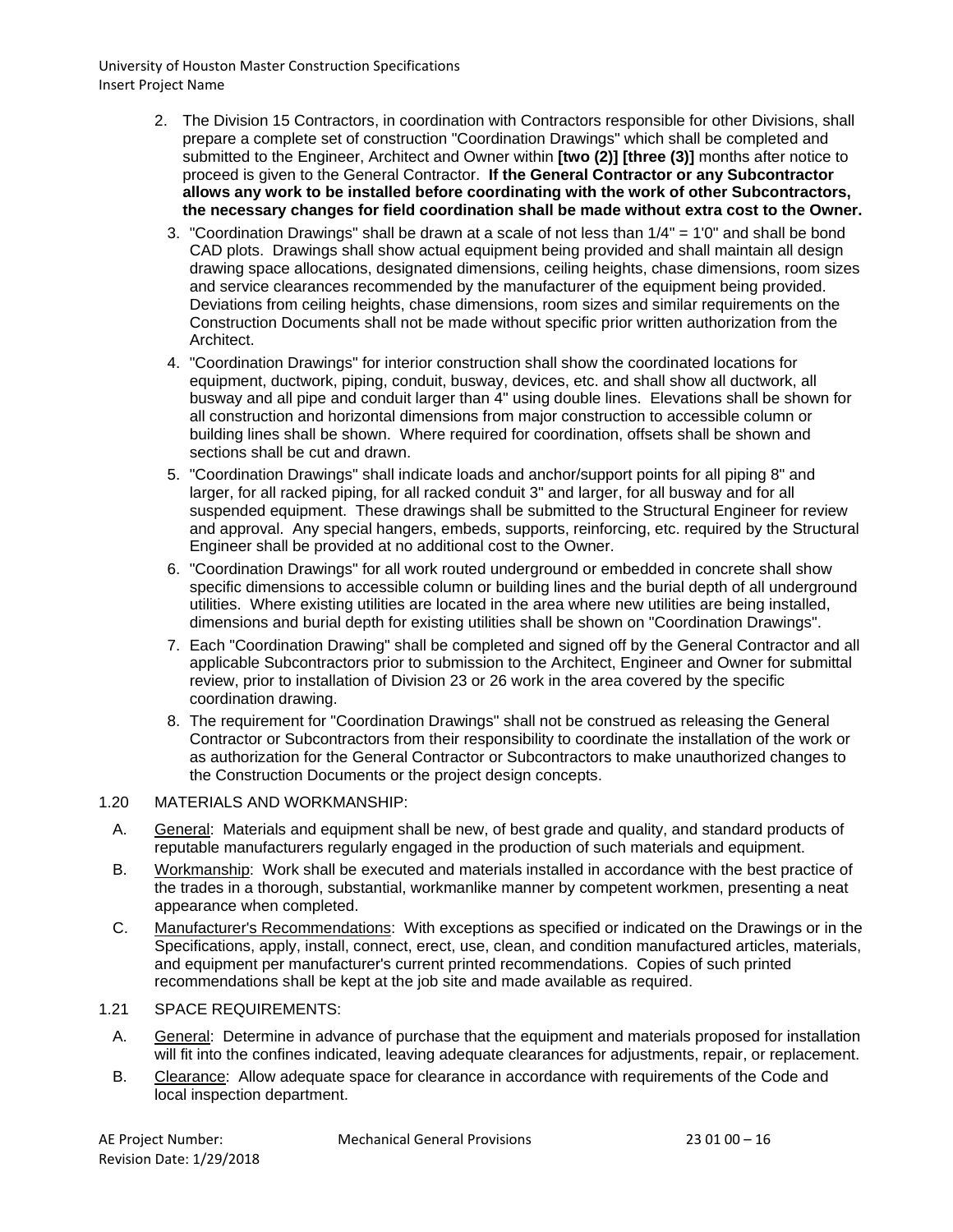- C. Scheduled Equipment: The design shown on the Drawings is based on the equipment scheduled.
- D. Responsibility: Since space requirements and equipment arrangement vary for each manufacturer, the responsibility for initial access and proper fit rests with the Contractor.
- E. Review: Final arrangements of equipment to be installed shall be subject to the Architect's review.
- 1.22 SAFETY REGULATIONS:
	- A. All mechanical work shall be performed in compliance with all applicable and governing safety regulations. All safety lights, guards, signs, and other safety materials and provisions required for the performance of the mechanical work shall be provided by and operated by the Mechanical contractor.
- 1.23 DELIVERY, STORAGE AND HANDLING OF MATERIALS:
	- A. General: Protect all materials and equipment to be installed under this Division from physical and weather damage.
	- B. Scope: Work under this Division shall include, but not limited to:
		- 1. Shipping from point of manufacture to job site.
		- 2. Unloading, moving, and storage on site with proper protection as required.
		- 3. Hoisting and scaffolding of materials and equipment included in this Division.
		- 4. Ensuring safety of employees, materials, and equipment using such hoisting equipment and scaffolding.
	- C. Installation Coordination: All large pieces of apparatus which are to be installed in the building and which are too large to permit access through doorways, corridors, stairways or shafts shall be brought to the job by the Contractor and shall be placed in the spaces before enclosing partitions and structure are completed.
	- D. Protection: All equipment, materials and apparatus stored outdoors, in unenclosed spaces or in enclosed spaces at the jobsite or at the Subcontractor's facilities shall be protected against temperatures ranging from **[20°F to 105°F]**, rain, wind, hail and all other weather conditions that are common to the site location.
		- 1. Storage Outdoors: All equipment, materials and apparatus stored outdoors shall be cribbed up from the ground by Contractor and shall be covered with tarpaulins or other protective covering as required for protection. Provide temporary space conditioning inside protective enclosures as required to properly protect equipment, materials and apparatus.
		- 2. Storage in an Unenclosed Building: All equipment, materials and apparatus stored in an unenclosed building shall be cribbed up from the floor by Contractor and shall be covered with tarpaulins or other protective covering as required for protection. Provide temporary space conditioning inside protective enclosures as required to properly protect equipment, materials and apparatus.
		- 3. Storage in and Enclosed Building: All equipment, materials and apparatus stored in an enclosed building shall be cribbed up from the floor by Contractor and shall be covered with tarpaulins or other protective covering as required for protection. Provide temporary space conditioning as required to properly protect equipment, materials and apparatus which are stored in unconditioned buildings from damage.
- 1.24 NOISE AND VIBRATION:
	- A. General: Warrant the heating, ventilating, air conditioning systems, and their component parts to operate without objectionable noise or vibration. Noise from systems or equipment which results in noise within occupied spaces above the recommended NC curves (refer to ASHRAE Standard) shall be considered objectionable. Vibration shall not be apparent to the senses in occupied areas of the building. Objectionable noise, vibration, or transmission thereof to the building shall be corrected.
	- B. Sound Testing: Equipment shall be sound tested as specified in the individual Sections. The test data shall be expressed in sound power levels with decibels referenced to  $10^{-12}$  watts and in octave bands as set forth in current ANSI Standards. The sound testing shall be performed in a reverberant room. The room effect shall be defined as the sound power level (decibels referenced to  $10^{-12}$  watts) minus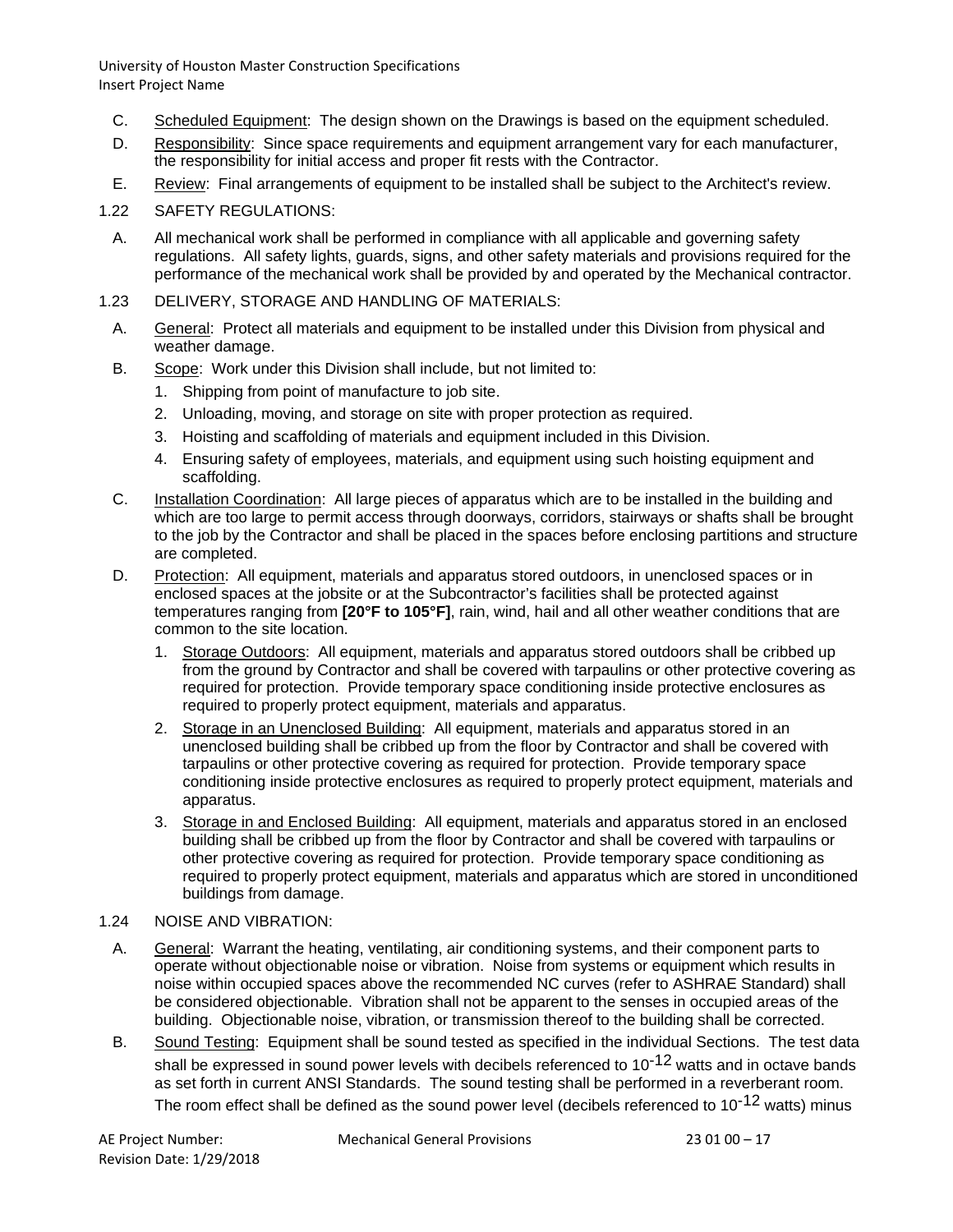> sound pressure level (decibels referenced to 0.0002 microbar) shall be established at 10 dB. The additive "allowance for multiple air outlets" for the purpose of the sound test shall be considered as 5 dB in determining the sound power level per air terminal. The final sound pressure level test results shall be based on the above requirements unless noted or specified otherwise and shall not exceed the noise criteria curve limitations specified.

- C. Noise Level: Except in special areas listed separately, the noise level in occupied spaces shall be equal to, or less than, the "lowest value in the range" of the noise criteria curves for the particular space in accordance with Chapter 7, Table 11 of the 2009 Fundamentals Edition of the ASHRAE Handbook. The noise criteria curves shall be based on current ANSI Standard octave bands and a sound pressure level in decibels referenced to 0.0002 microbars. Sound levels within the occupied spaces must meet the criteria described above and with all building, wall partition, floor, and ceiling construction in place as they exist for the individual spaces. The attenuation through boundary construction of equipment rooms must be considered in selecting equipment for acceptable noise level.
- D. Verification: Should a question arise of whether noise and vibration in a particular space or piece of equipment meet the above criteria, the Contractor shall be responsible for providing the services of an approved vibration or acoustic consultant to verify criteria compliance.

## 1.25 ADJUSTING AND START-UP:

- A. Start-up Services: Where specified for any individual item of heating, ventilating, air conditioning, and plumbing equipment, provide a factory-authorized representative for testing, start-up of equipment, and instruction of Owner's operating personnel. Certify that these services have been performed by including a properly executed invoice for these services or a letter from the manufacturer.
- B. Lubrication: Provide a readily accessible means for lubricating all bearings and other machine parts. Extend a lubrication tube with suitable fitting to an accessible location and suitably identify it where lubrication fittings are concealed or inaccessible. Lubricate all parts requiring lubrication and keep them adequately lubricated until final acceptance by the Owner.
- C. Air Filters: Air filters shall be installed on all equipment so equipped prior to initial start-up. In addition, blanket filters shall be installed over coils, filters and over fan powered terminal unit inlets as a pre-filter during construction. Final filters shall be installed prior to the owner's beneficial use (substantial completion)
- D. Testing, Adjusting and Balance: Refer to Section 230593 for requirements.
- E. Operation Prior to Completion: When any piece of mechanical equipment is operable and it is to the advantage of the Contractor to operate the equipment, he may do so, providing that he properly supervises the operation, and has the Engineer's written permission to do so. The warranty period shall, however, not commence until such time as the equipment is operated for the beneficial use of the Owner, or the date of substantial completion, whichever occurs first. Regardless of whether or not the equipment has or has not been operated the Contractor shall properly clean the equipment, install clean filter media, properly adjust and complete all deficiency list items before final acceptance by the Owner. The date of final acceptance and the start of the warranty may not be the same date.

## **[EDIT TO SUIT PROJECT]**

## 1.26 SITE CLEAN-UP:

- A. Clean-up: Each Contractor shall clean away from the job site all debris, surplus material and similar items, resulting from his work or operations, leaving the job and equipment in a clean condition. Each Contractor shall thoroughly clean all pieces of equipment, ductwork, fixtures and similar items, leaving the installation in a first class, clean, operable condition.
- B. Clean Work Space: If the facility will remain occupied during the construction process, each Contractor shall clean up and maintain, at all times, areas visible to the public to prevent the appearance of a sloppy or careless work space. Employee trash shall be disposed of in a designated trash receptacle maintained by the contractor. All demolition or construction debris not designated for salvage by the Project Manager shall daily be collected and temporarily held in an area designated by,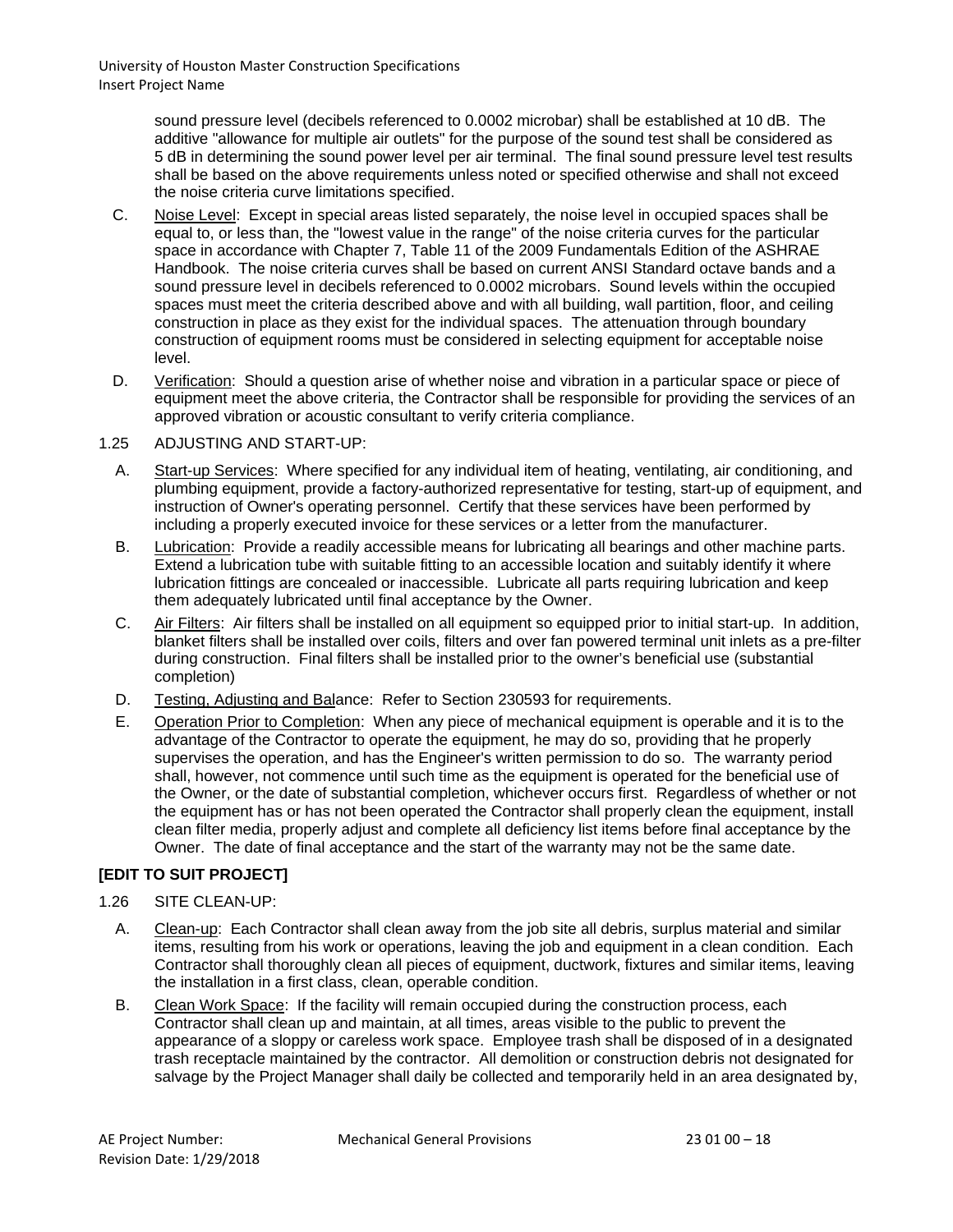> and in quantities allowed by, the owner or the general contractor, or the contractor shall be removed from the site by this contractor and disposed of properly off site.

- C. Salvageable Materials: Materials designated by the OR to be salvaged shall by stored in the building, at a location as directed by the OR and the contractor shall verify with the OR which materials are to be salvaged.
- D. Continuing Facilities Maintenance: In areas that contain equipment or systems that must be serviced, inspected, or maintained, no construction debris shall be allowed to block normal access paths or inhibit the required maintenance or service of those systems. This contractor shall immediately remove any debris that constitutes a hindrance to normal service.
- E. Directed Clean-Up: If the facility will remain occupied during the construction process, should, for any reason, the OR, the Architect or the Engineer notify the contractor of his failure to comply with a clean work space requirement, and the contractor ignores this requirement, the Owner shall retain the services of a clean-up crew to maintain a clean public work space and back charge the contractor for such contract costs.
- F. Daily Clean-Up: Each Contractor shall clean away from the job site all debris, surplus material, and similar items, resulting from his work or operations, on a daily basis leaving the job and equipment in a clean condition. Each Contractor shall thoroughly clean all pieces of equipment, fixtures, and similar items, leaving the installation in a first class, clean, operable condition.

## 1.27 POLICIES AND PROCEDURES

- A. Employees: Employees of the contractor that are assigned to this project shall be competent, experienced personnel who have received training for their related tasks and in the operation of any equipment that they are to operate.
- B. Identification: Employees shall be uniformed or wear clothing that clearly distinguishes them as employees of the contractor or subcontractors authorized to provide services at this facility. In addition, employees shall have picture identification badges of a type acceptable to the Owner.
- C. Supervision: Each work crew on the project shall include a full time site foreman or supervisor.
- D. Contact: The contractor shall provide a contact point, available by phone or pager, who will respond immediately to problems, questions or concerns reported by the OR.
- E. Training: Employees shall be trained in any required safety precautions related to the equipment and materials that they are using.
- 1.28 FINAL REVIEW:
	- A. General: Upon completion of the Work, perform a final test of the entire system.
		- 1. The system shall be operating properly with all water and air volumes balanced and all temperature controls adjusted.
		- 2. After the final test, any changes or corrections noted as necessary for the Work to comply with these Specifications or the Drawings shall be accomplished without delay in order to secure final acceptance of the Work.
		- 3. The date for the final test shall be sufficiently in advance of the Contract completion date to permit execution, before expiration of the Contract, of any adjustments or alterations which the final acceptance tests indicate as necessary for the proper functioning of all equipment. Any such modifications shall be completed within the time allotted for completion of the Contract. Retests shall be conducted as directed and shall be of such time duration as necessary to ensure proper functioning of adjusted and altered items. Retests shall not relieve the Contractor of completion date responsibility.
		- 4. Certificates, including certificates of occupancy from local authorities and documents required herein, shall be completely in order and presented to the Engineer at least one week prior to the review.
	- B. Qualified Person: Individuals knowledgeable of the systems and persons approved by the Engineer, shall be present at this final inspection to demonstrate the system and prove the performance of the equipment.